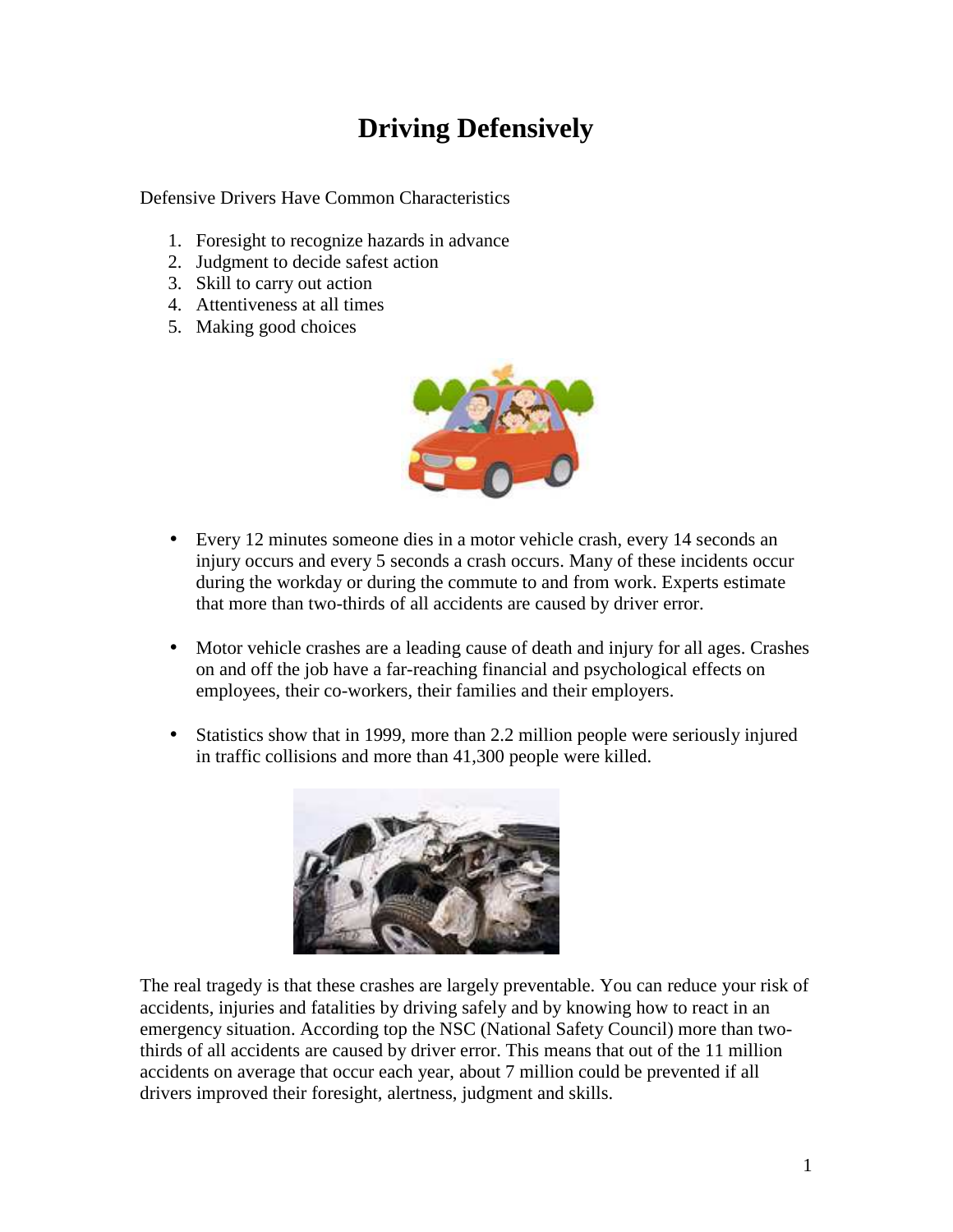## **Eight Most Common Driving Errors:**

- Passing improperly
- Following too closely
- Improper backing
- Distracted and drowsy driving
- Speeding
- Right of way violations
- Turning improperly
- Driving left of center

#### **Safety is in our own control - There are two conditions we can control:**

- 1. Ourselves (your own actions)
- 2. Our vehicles

## **Control Your Speed**

The next time you are in a vehicle that is exceeding the speed limit, consider this; the chances of death or serious injury doubles with every 10 MPH driven over 50 MPH.



Speed is the one factor that intensifies every physical force involved in a crash. Speed automatically decreases the amount of time and distance available to react. Speed increases the force of impact that results in more severe injuries. As the speed of your vehicle increases, the safety benefits of seat belts, air bags and other occupant protective devices is lessened.

## **Excessive speed is the quickest route to a vehicle crash. To prevent collisions, injuries and fatalities:**

- Travel at speeds well within the limits of the law
- Reduce your speed to compensate for road conditions and inclement weather
- Follow the posted speed limit when driving in a marked school zone
- Always slow down when there are pedestrians and bicyclists near you
- Pay attention to the speed limit and your speed
- Pay attention to traffic around you and down the road in front of you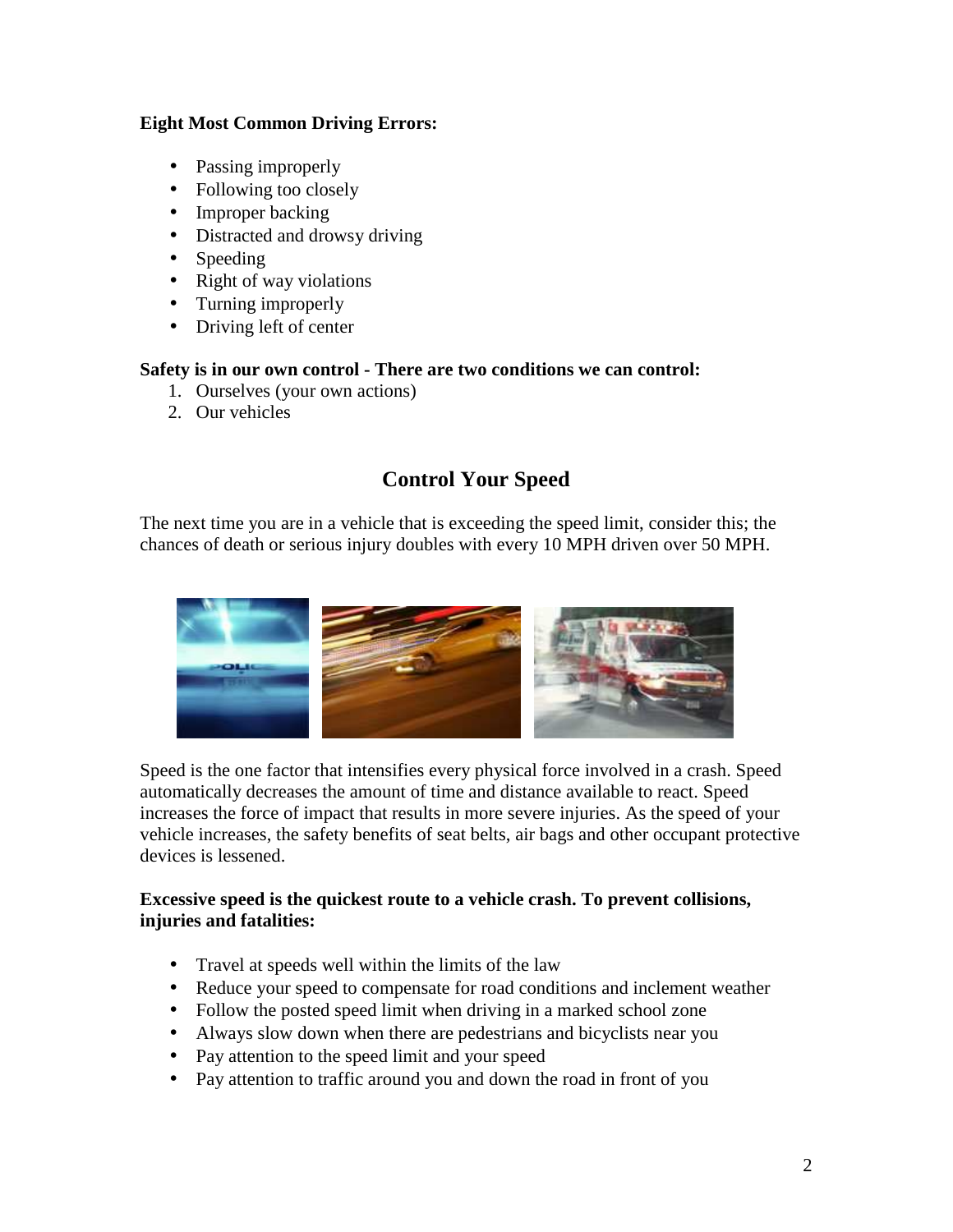#### **Speeding Statistics**

- 30% of all fatal crashes involve one or more speeding driver
- Costs of speed related crashes are estimated at more than \$29 billion per year
- Health care costs alone average \$4 billion per year
- 84% of speeding drivers killed were male and between the ages of 15 to 34 years old
- 25% of male drivers involved in fatal crashes were speeding compared to 16% for females



## **Protecting Yourself and your Occupants**

- Most vehicles toady have seat belts and shoulder harnesses installed for both front and rear seat passengers. Safety belts and shoulder harnesses greatly reduce the severity of injuries and the likelihood of death resulting from traffic crashes. When used, lap and shoulder belts reduce the risk of fatal or serious occupant injury by  $40 - 50$  percent.
- Many newer vehicles come equipped with air bags installed in the steering mechanism that are designed to immediately inflate in a front end collision. Air bags are not a substitute for seat belts, but rather assist in lessening injuries to the head and upper body. Seat belts and shoulder harnesses protect the whole body for collisions from rear, either side and front.



If you travel with babies or small children, make sure the baby seat and booster seat/s are compliant with your vehicle and with today's standards

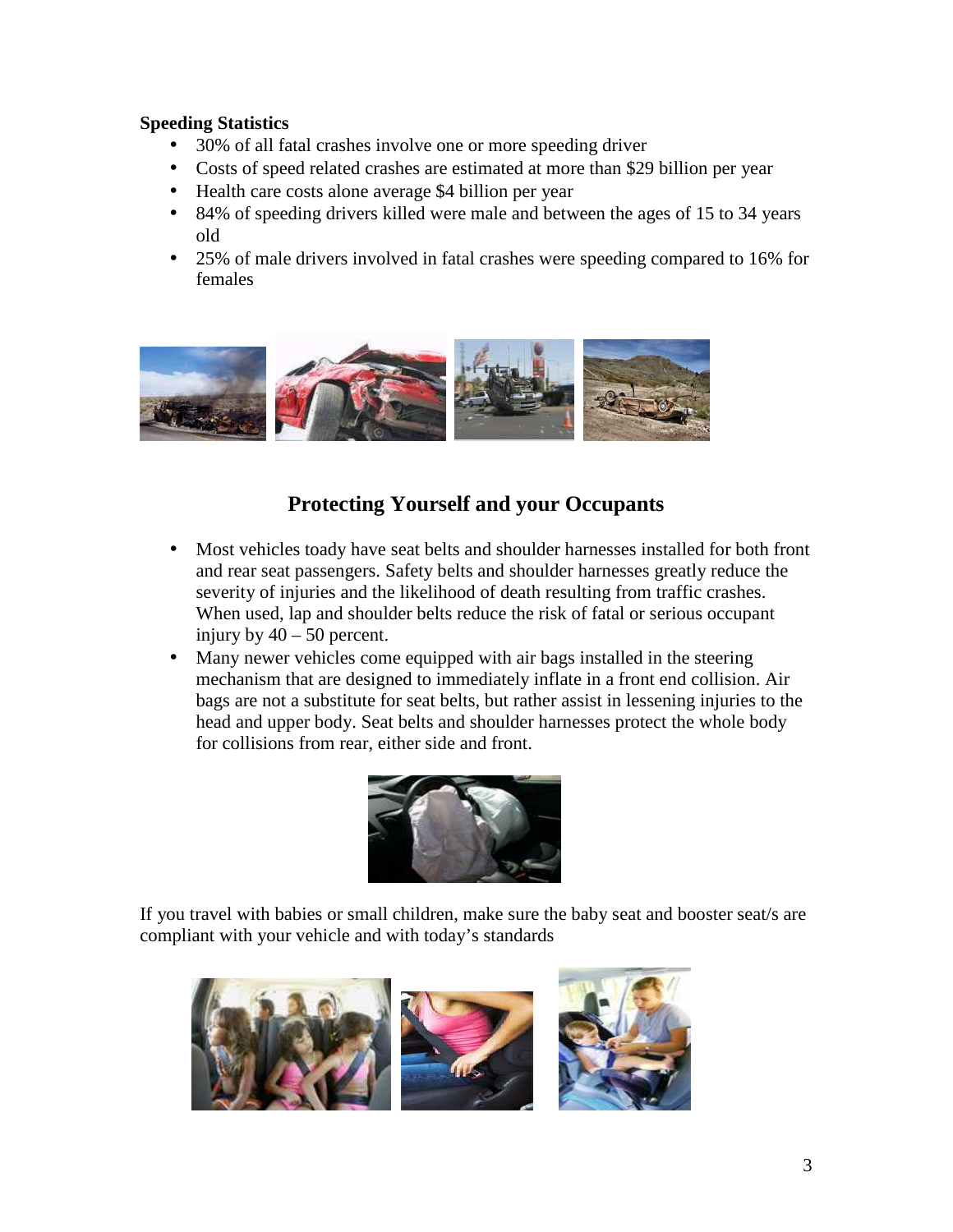

## **Seat Belt Use**

Seat belts are the single most effective means of reducing deaths and serious injuries in traffic crashes. As the most effective safety device in vehicles, they save nearly 12,000 lives and prevent 325,000 serious injuries in America each year. During a crash, anyone not wearing a seat belt will slam into the steering wheel, windshield, or other parts of the interior, or be ejected from the vehicle.

- Always wear your seat belt and make sure all passengers in your vehicle buckle up also.
- When Seat belts are worn properly they will keep you from being thrown forward or out of your vehicle in the even of an accident. In a high speed collision or roll over, the seat belt will keep you inside the vehicle which is usually the safest place to be.
- Seat belts also keep you in the proper position when driving on bumpy or twisting roadways
- Most collisions occur close to home or work and at speeds less than 40 MPH
- Wear your seat belt even when traveling short distances or at low speeds

## **Other Ways to Protect Yourself and your Occupants:**

- Do not tailgate
- Do not switch lanes without signaling
- Avoid blocking turning lanes
- If you travel slowly, pull over and allow traffic to pass
- Avoid unnecessary use of high beam headlights
- Do not drink alcohol, take drugs or medications and drive
- Don't drive tired
- Do not make obscene gestures
- Use your horn sparingly
- Do not allow your door to hit the car parked next to you
- •

## **Secure Materials for Transport**

Tools or equipment should be secured while being transported to prevent unsafe movement of materials. During a crash or when making sudden maneuvers, loose objects can slide around or become airborne, injuring the driver and any passengers. Objects that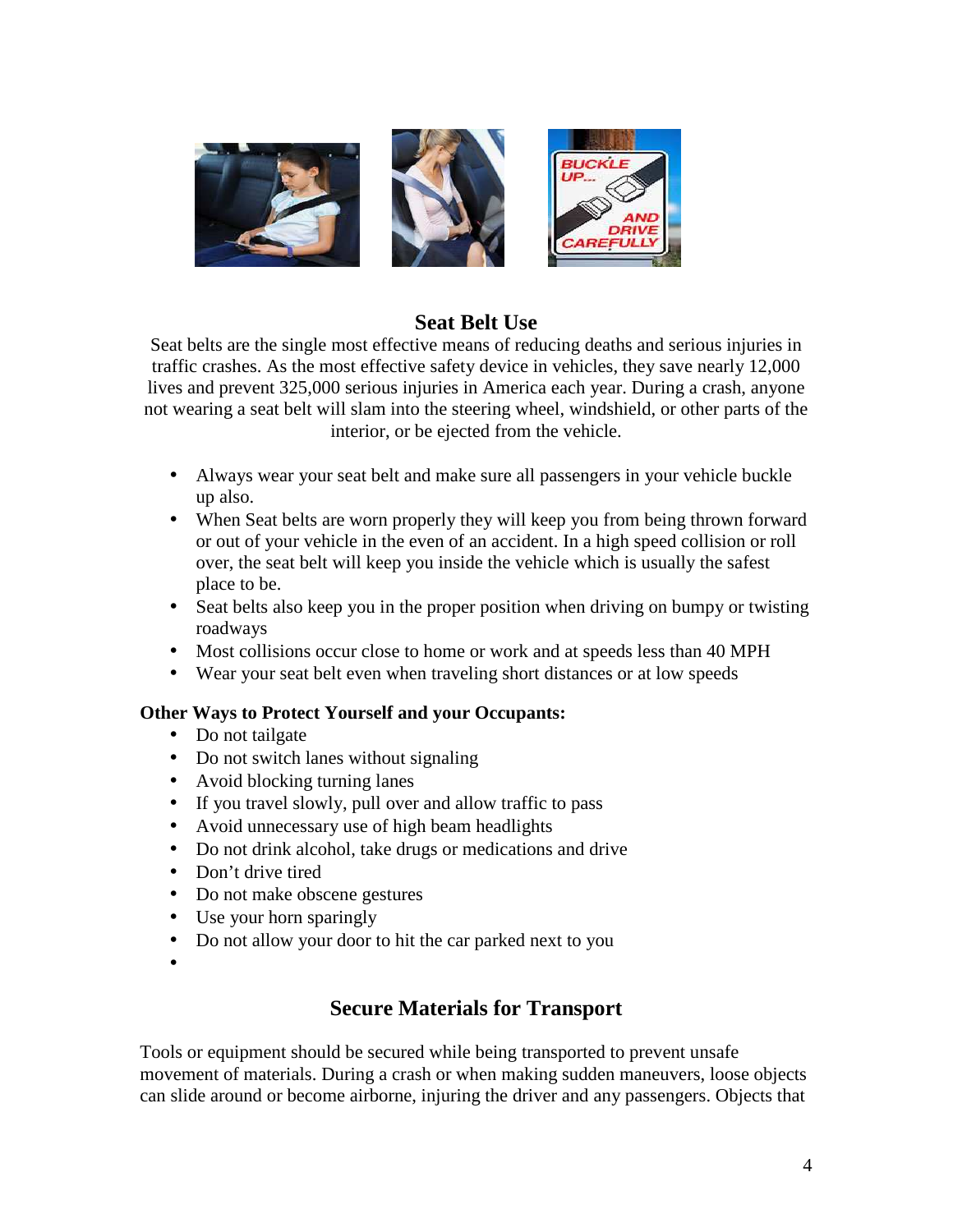could become a hazard should be secured or stored outside the passenger compartment. Never overload a cargo area, it is a danger to your and others on the road.



## **Eliminate distractions**

- Do not let the car phone distract you,
- Don't apply make-up, comb your hair or eat while driving (pull over to do any of these)
- Don't subject loud music on neighboring vehicles
- Don't stop in the road to speak to a pedestrian or another driver
- Do not assume another drivers' mistakes are personal, because they usually are not
- Always be polite and courteous even if the other driver is not
- Improve the comfort in your vehicle
- Avoid all conflict if possible. If another driver challenges you, take a deep breath and get out of the way



## **Keeping Your Vehicle Well Maintained and in Good Working Order**

One way to reduce your chance of collisions is to make sure your vehicle is safe to drive. Regular maintenance not only reduces the potential for collisions it can also prolong the life of your vehicle. During winter months in some climates it is not always possible to check recommended points and parts on a daily basis. One should always make an attempt to ensure their vehicle is safe before starting the next day's drive.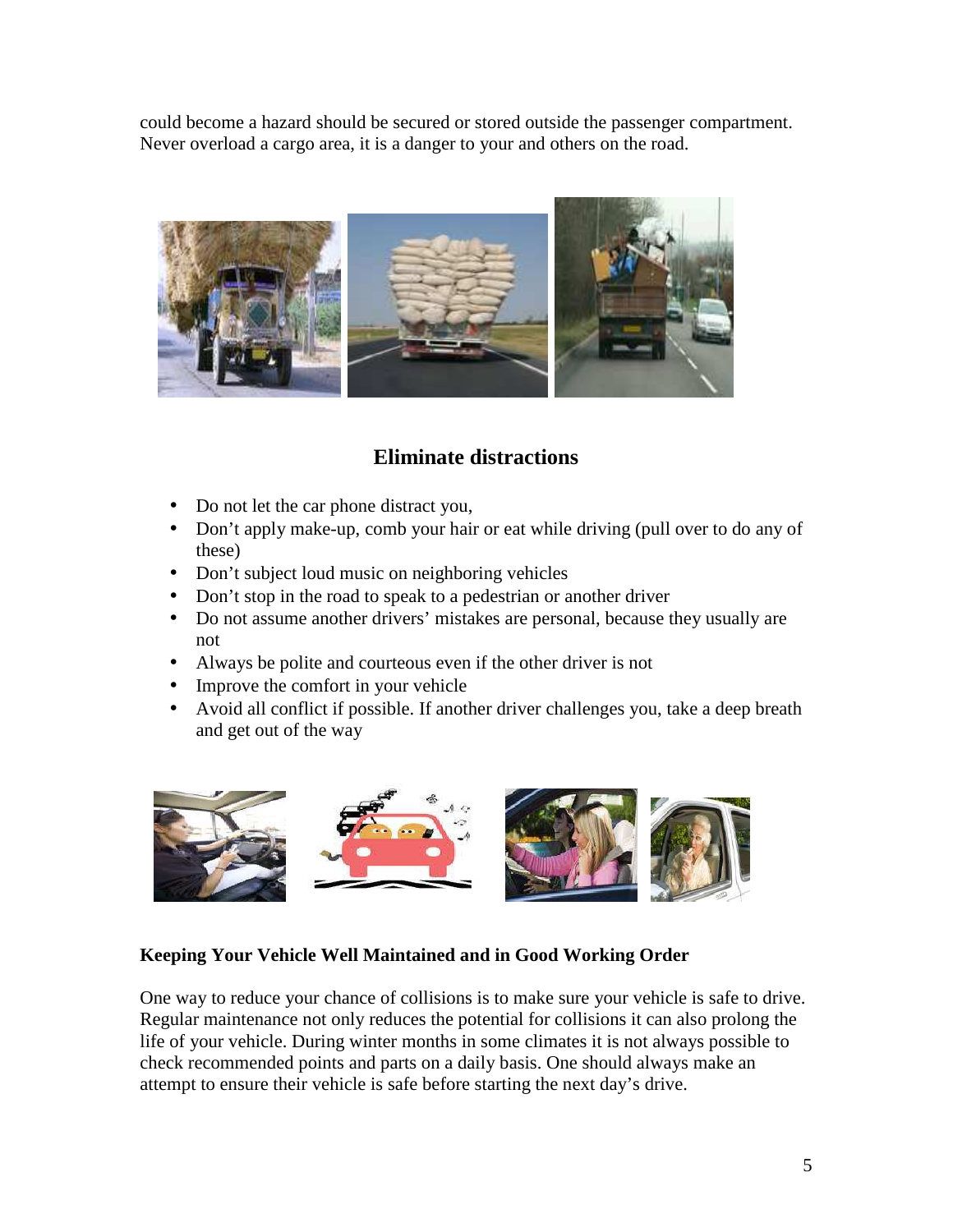- Recommended daily inspection checks include:
- Body or trim damage
- Loose parts
- Cracked lights
- Cracked windows
- All exterior lights
- Tire inflation, condition and tread depths
- Doors
- Wipers
- Look for leaks under the vehicle
- Exterior mirrors
- Fluid levels
- Horn
- Turn signals
- Brake lights

If you drive a company vehicle, the company policy may require you to fill out a daily inspection check list, and turn them in weekly.



## **Proper Backing Procedures**



Improper backing accounts for 40 % of organizational driving accidents

## **How to eliminate accidents attributed to improper backing:**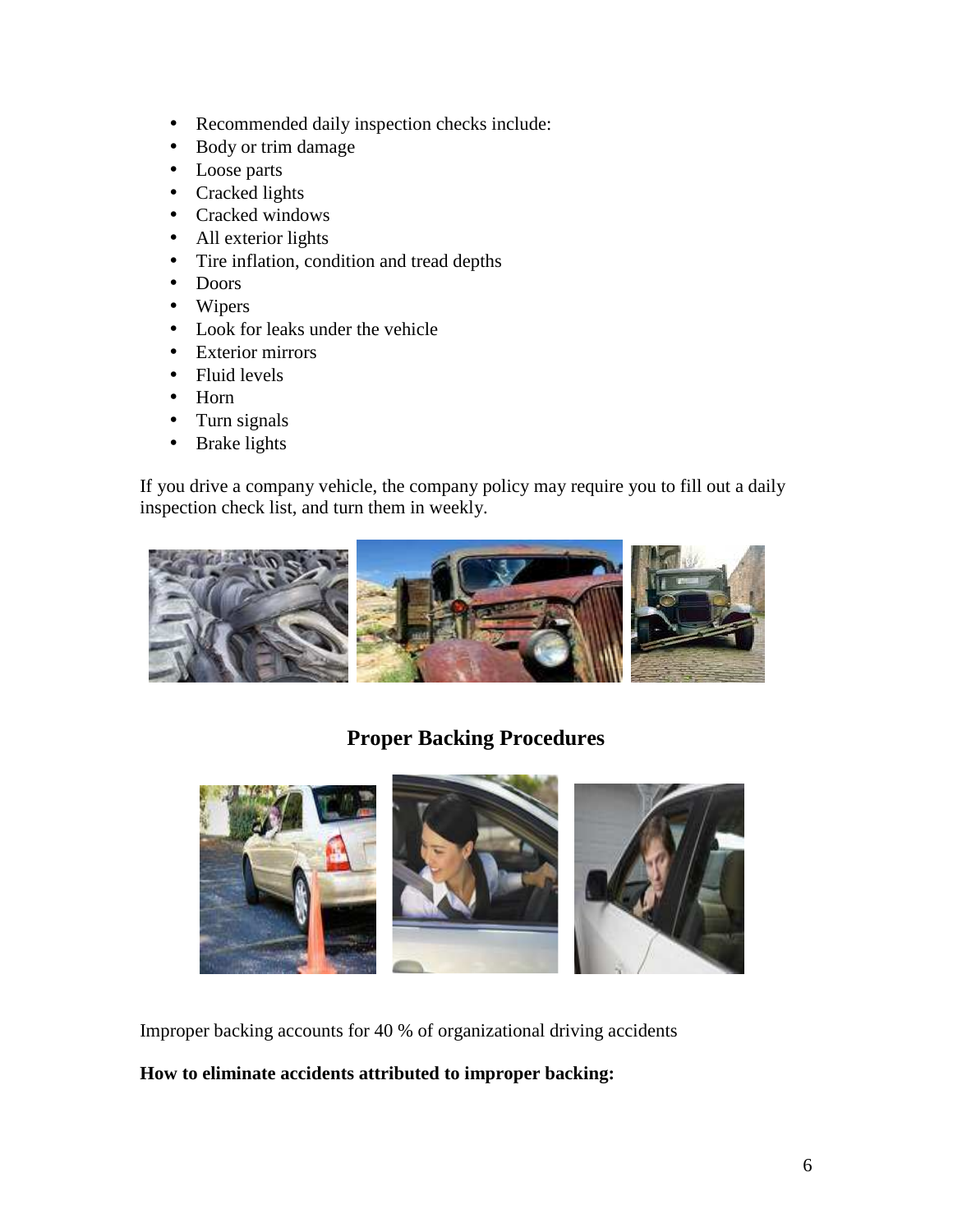- Don't back up if you do not have to Try to plan your excursion so that you can avoid backing up whenever possible. Look for parking areas where you can pull in and out of spots as opposed to backing out. Stay away from pedestrian pathways so you won't cross them if backing up.
- Get out and walk around your vehicle before starting to back up. Check to ensure there is enough clearance above, below and on each side
- Be 100 % sure there are no pedestrians behind you
- Use a spotter if possible especially for vans, box trucks, extended trucks and large trucks
- Check for blind spots and both sides of your vehicle
- Do not rely solely on backup alarms and mirrors. Keep in mind the situation can change in seconds
- Turn down your radio so you can hear your surroundings
- Proceed with caution, looking in your rear and side view mirrors. Watch the front end swing of your vehicle, and check for approaching traffic or pedestrians from either side



## **Scenario point to ponder**

You need to pick up a passenger at the front door of a house. Should you back into the driveway or pull into the driveway? Remember if you pull into the driveway, then you will need to back out into the street. One of the situations is more likely to change quickly. The drive way will not change, but the street may have a situation change. It would be better to back into the driveway, so you have a clear view of the street when you pull out.

## **Following Too Closely – Maintaining a Safe Distance**

There are no good reasons for tailgating – don't do it.

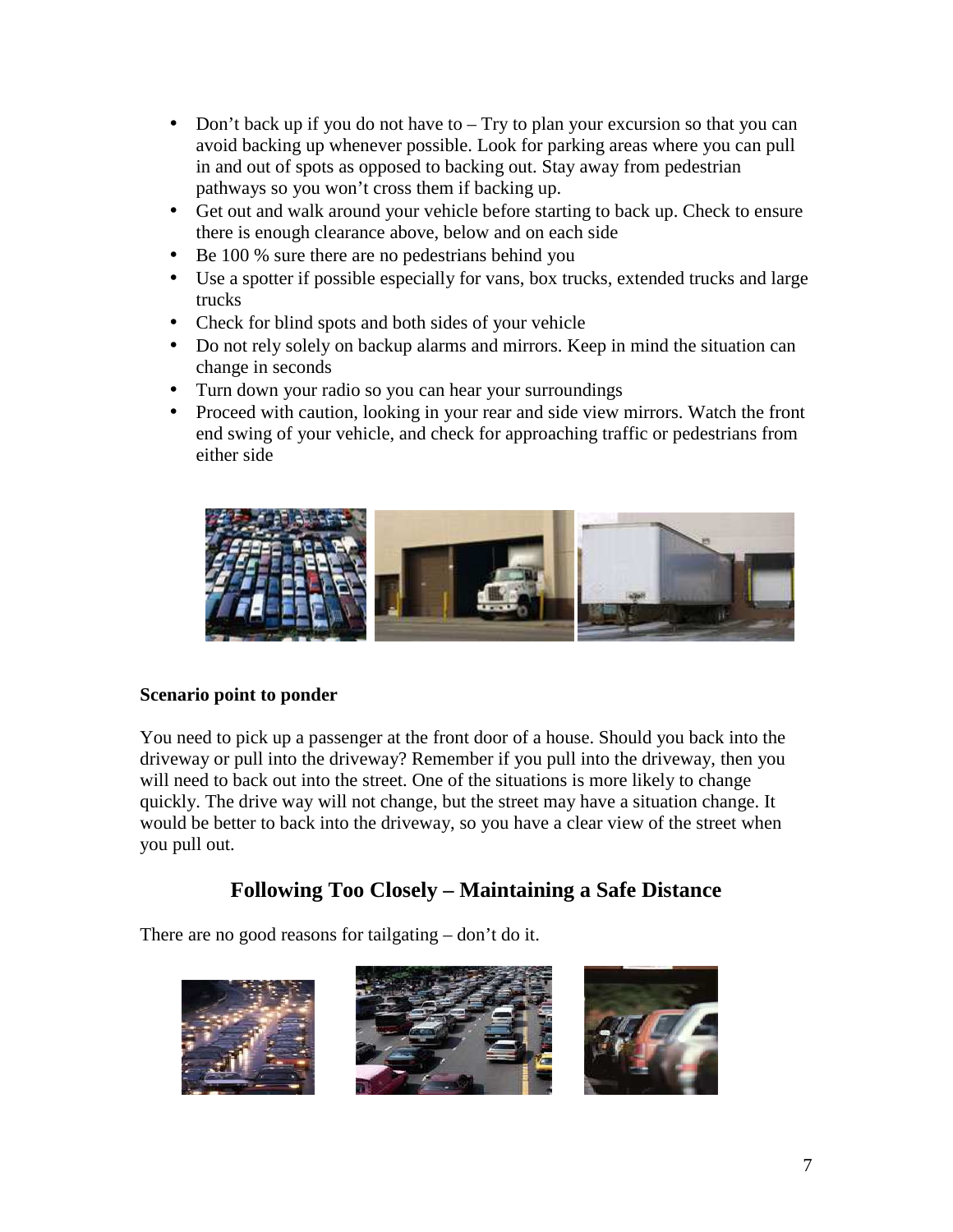- In an emergency situation, each fraction of a second that it takes to react, brake and come to a stop can cost you valuable feet of roadway.
- It is estimated that one in four accidents result form following too closely to the vehicle in front.
- It is critical to maintain a safe distance

#### **Defensive driving steps when being tailgated:**

- Increase following distance without exceeding the aped limit
- Slow down to allow them to pass you
- If it is safe for you, pull over and let them pass
- Never unnecessarily step on your brake, this can aggravate the driver behind you

#### **Use the 3 second rule**

- If you stay at least 3 seconds behind the vehicle in front of you, your stopping distance should be adequate
- Find a fixed object on the road ahead of you to gauge the vehicle ahead
- Count "one thousand one", "one thousand two", and "one thousand three"
- If you pass the fixed object before you have finished counting You are too close
- This rule is meant for peak performance and good dry road conditions



#### In adverse road conditions use 3 second + rule: add at least one second additional **for each surrounding hazard, for example:**

If being tailgated add 2 seconds for a total of 5 seconds

Fog – add 1 second for a total of  $4$  seconds

Following a motorcycle – add one second for a total of 4 seconds

Following a truck in the rain – add 1 second for loss of traction and 1 second for poor visibility for a total of 5 seconds

Larger vehicles always need more than 3 seconds – use the 4-6 second rule

Always compensate for road conditions. Stretches of bumpy road and potholes, limit the time your tires contact the pavement that can double the distance it takes you to stop. Ice, snow, rain and mud multiply stopping distance up to **10 times**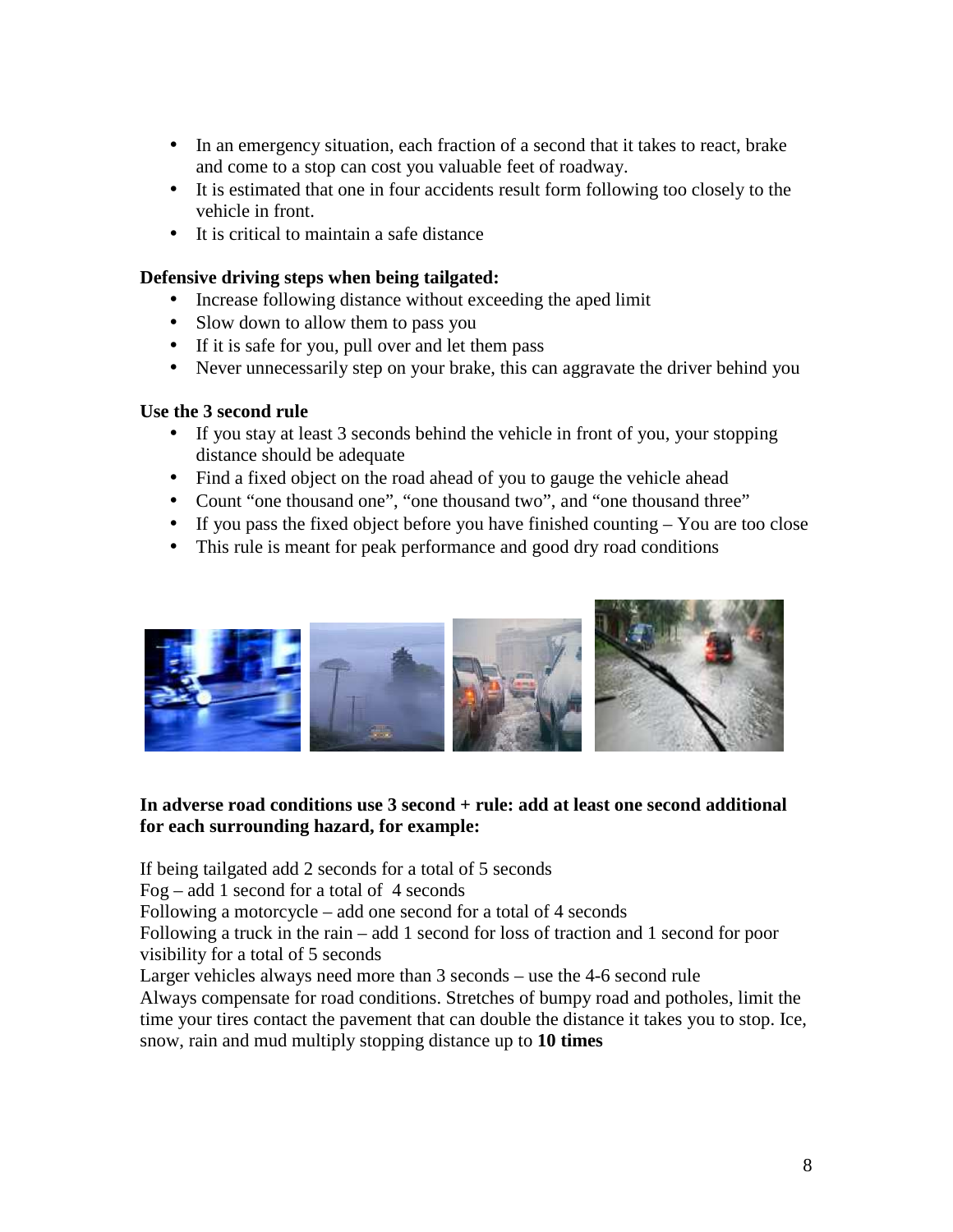## **Cushion of Safety**

The area around your vehicle that we should try to keep free of other vehicles, objects and pedestrians



## **Three areas comprise your vehicles Cushion of Safety**

- 1. Area from your vehicle to vehicle ahead "following distance"
- 2. Area from your vehicle to vehicle behind
- 3. The areas from both sides of your vehicle

#### **There are four driving conditions that we cannot control**

- 1. Other drivers and their actions
- 2. Traffic conditions vary based on location make sure that you adjust your mental attitude and frame of mind when driving in various locations and situations
- 3. Weather weather conditions rapidly change you need to adapt accordingly and be cautious – REMEMBER – The best advice for driving under adverse weather conditions is to SLOW DOWN !
- 4. Road conditions

## **Reaction Time:**

Do you know what the typical reaction time is from the time you see a road occurrence to when you actually touch the brake?

There is usually an interval of 34 of a second between seeing a road occurrence and the time you touch the brake

#### **Stopping Distance**

Stopping Distance = the distance traveled from the initial perception of a hazard to the time it takes the vehicle to stop

A useful rule of thumb for calculating your stopping distance is your speed multiplied by the 1<sup>st</sup> digit of your speed At 30 MPH the calculation is 30 X 3 = 90 Feet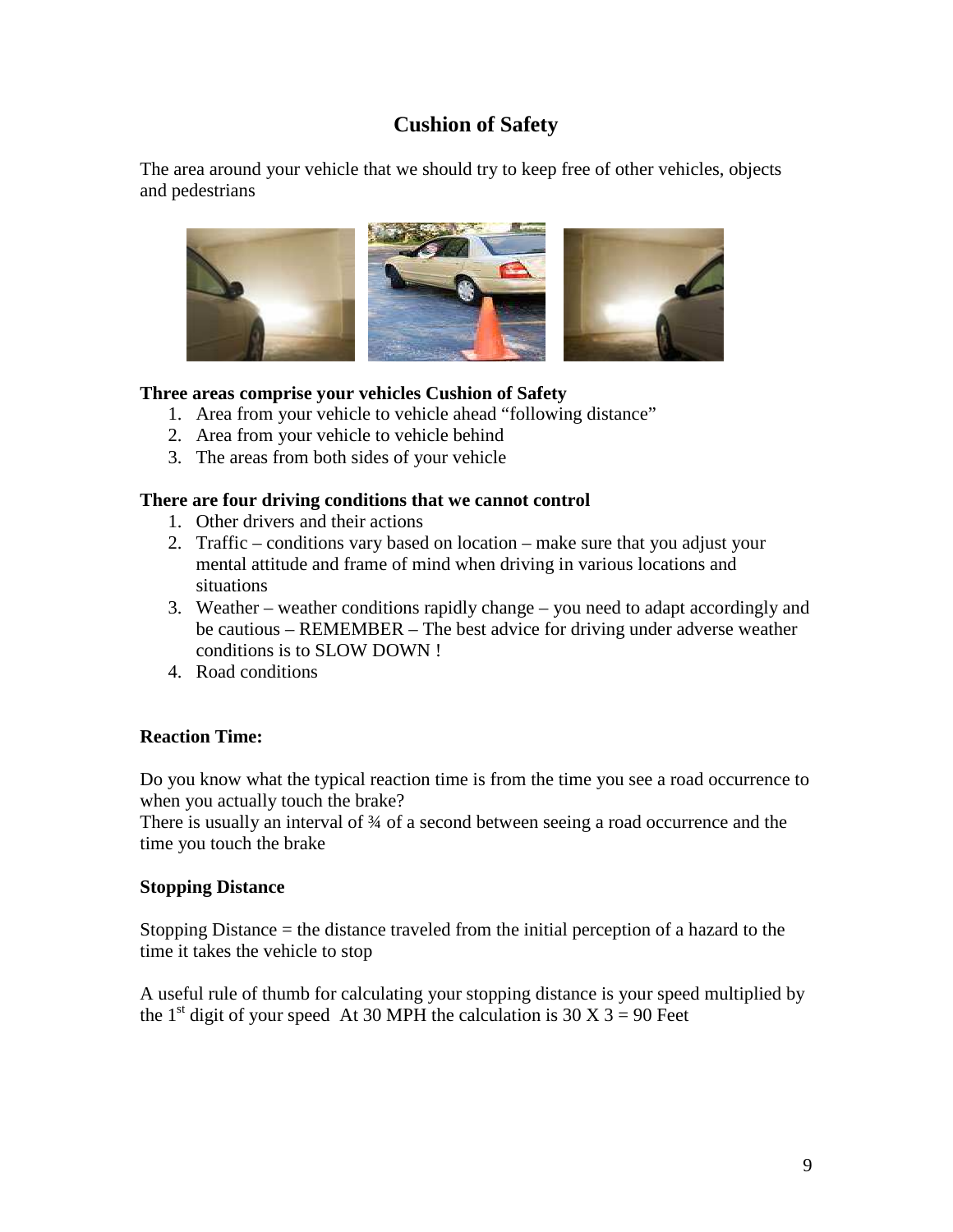

## **Two "MOMENTS" comprise Total Stopping Distance**

#### **Perception and reaction distance:**

• The distance your vehicle travels in the time it takes the brain to recognize the hazard and to tell the foot to push the brake pedal (0.75 seconds) – At 55 MPH, this distance would be 60 feet

#### **Braking Distance:**

- The distance it takes the vehicle to stop
- Affected by size of vehicle, weather conditions, road conditions

The front axel does 75% of the braking in all vehicles because of the weight transfer (when the weight transferred from the rear to the front of the vehicle). You will wear out twice as many front brakes as rear brakes. Another reason to stay on top of your vehicles maintenance



## **Anti-Lock Brake Systems**

- If you have been stuck on ice, you know that if your wheels are spinning you have no traction. This is because the contact patch is sliding relative to the ice.
- By keeping the wheels from skidding while you slow down, anti-lock brakes benefit you in two ways:
	- 1. You will stop faster
	- 2. You will be able to steer while you stop

## **Driving With Reduced Visibility**

#### **Driving in reduced visibility conditions**

• Reduced visibility conditions include twilight, darkness, rain, snow, fog, smoke, and bright sunshine.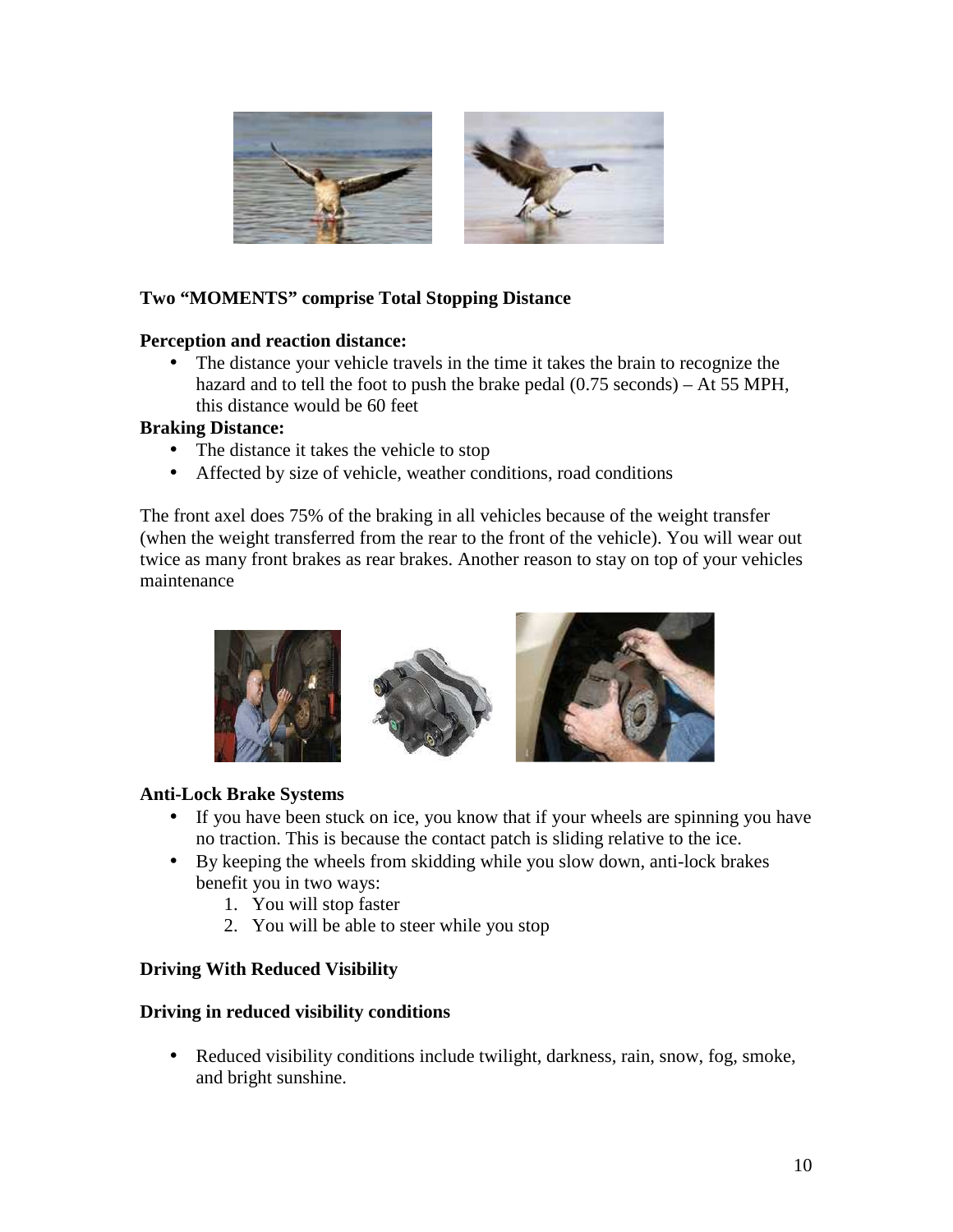- Use moderation in judging a safe speed. Drive slow enough to maintain a safe stopping distance.
- Don't slow down so much that you become a risk to other drivers.
- Be aware that in reduced visibility conditions, drivers tend to follow the tail lights of vehicles in front of them.
- If you must pull off of the road, pull as far off of the road as possible, turn off your headlights, take your foot off of the brake pedal, and turn on your hazard lights.
- Make sure you have a pair of sunglasses in your vehicle in case of bright sunlight

## **Driving in Fog**

Fog can be thought of as a cloud at ground level. It forms when the temperature drops to the dew point (the temperature at which air is saturated), and invisible water vapor in the air condenses to form suspended water droplets. Fog can reduce visibility to 1/4 mile or less, creating hazardous driving conditions. If you can't postpone your trip until dense fog lifts -- usually by late morning or the afternoon -- follow these tips:



## **Foggy Conditions**

- Drive with lights on low beam. High beams will only be reflected back off the fog and actually impair visibility even more.
- Reduce your speed -- and watch your speedometer. Fog creates a visual illusion of slow motion when you may actually be speeding.
- Listen for traffic you cannot see. Open your window a little, to hear better.
- Use wipers and defrosters as necessary for maximum visibility.
- Use the right edge of the road or painted road markings as a guide.
- Be patient. Do not pass lines of traffic.
- Do not stop on a freeway or heavily traveled road. If your car stalls or becomes disabled, turn your vehicle's lights off, and take your foot off of the brake pedal. People tend to follow tail lights when driving in fog. Move away from the vehicle to avoid injury.

## **Driving at Night**

• Traffic death rates are three times greater at night than during the day, according to the National Safety Council. Yet many of us are unaware of night driving's special hazards or don't know effective ways to deal with them.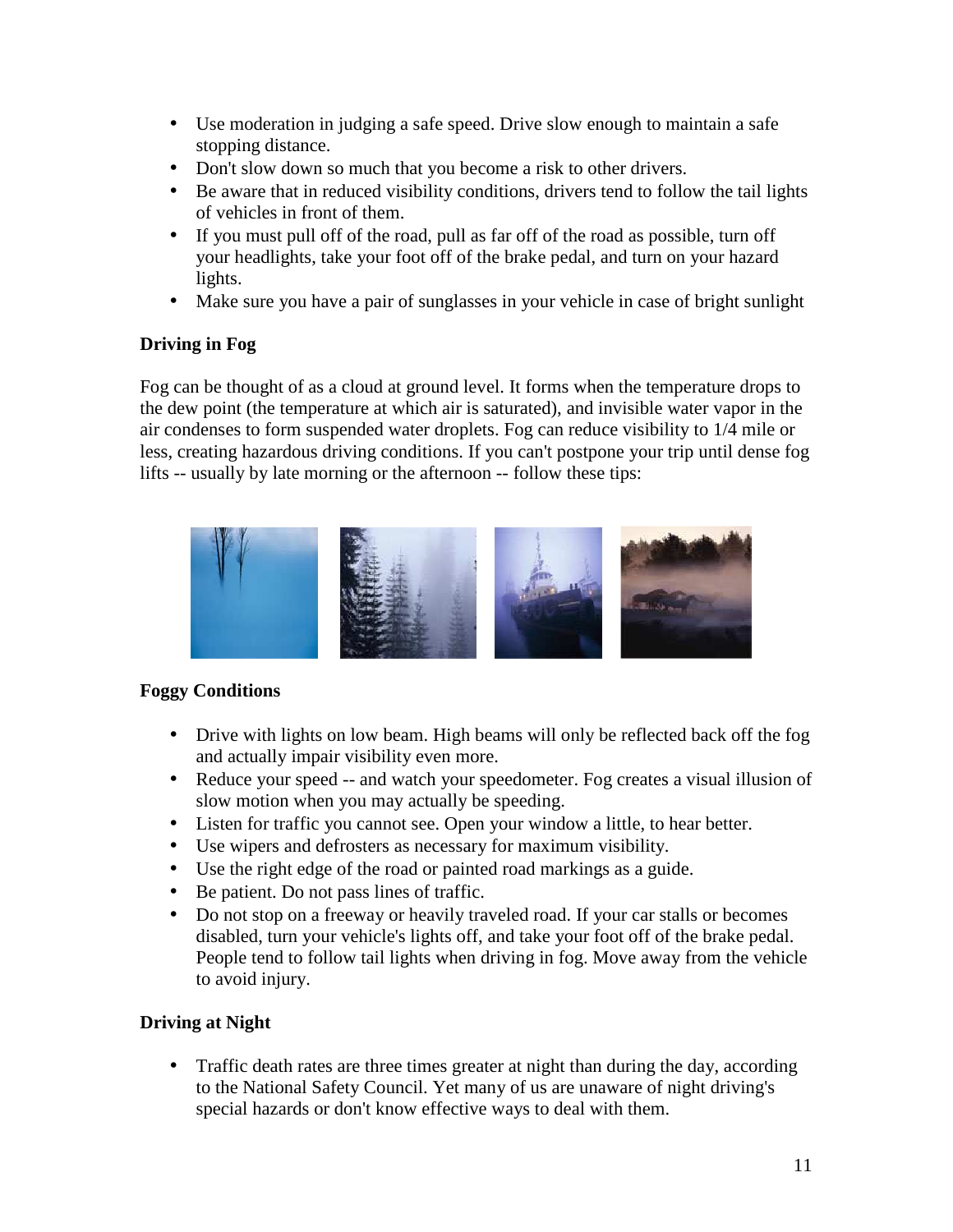- Why is night driving so dangerous? One obvious answer is darkness. Ninety percent of a driver's reaction depends on vision, and vision is severely limited at night. Depth perception, color recognition, and peripheral vision are compromised after sundown.
- Older drivers have even greater difficulties seeing at night. A 50-year-old driver may need twice as much light to see as well as a 30-year old.
- Another factor adding danger to night driving is fatigue. Drowsiness makes driving more difficult by dulling concentration and slowing reaction time.
- Alcohol is a leading factor in fatal traffic crashes, playing a part in about half of all motor vehicle-related deaths. That makes weekend nights more dangerous. More fatal crashes take place on weekend nights than at any other time in the week.
- Fortunately, you can take several effective measures to minimize these after-dark dangers by preparing your car and following special guidelines while you drive.



## **The National Safety Council recommends these steps:**

- Prepare your car for night driving. Keep headlights, tail lights, signal lights and windows (inside and out) clean.
- Have your headlights properly aimed. Misaimed headlights blind other drivers and reduce your ability to see the road.
- Don't drink and drive. Not only does alcohol severely impair your driving ability, it also acts as a depressant. Just one drink can induce fatigue.
- Avoid smoking when you drive. Smoke's nicotine and carbon monoxide hamper night vision.
- If there is any doubt, turn your headlights on. Lights will not help you see better in early twilight, but they'll make it easier for other drivers to see you. Being seen is as important as seeing.
- Reduce your speed and increase your following distances. It is more difficult to judge other vehicle's speeds and distances at night.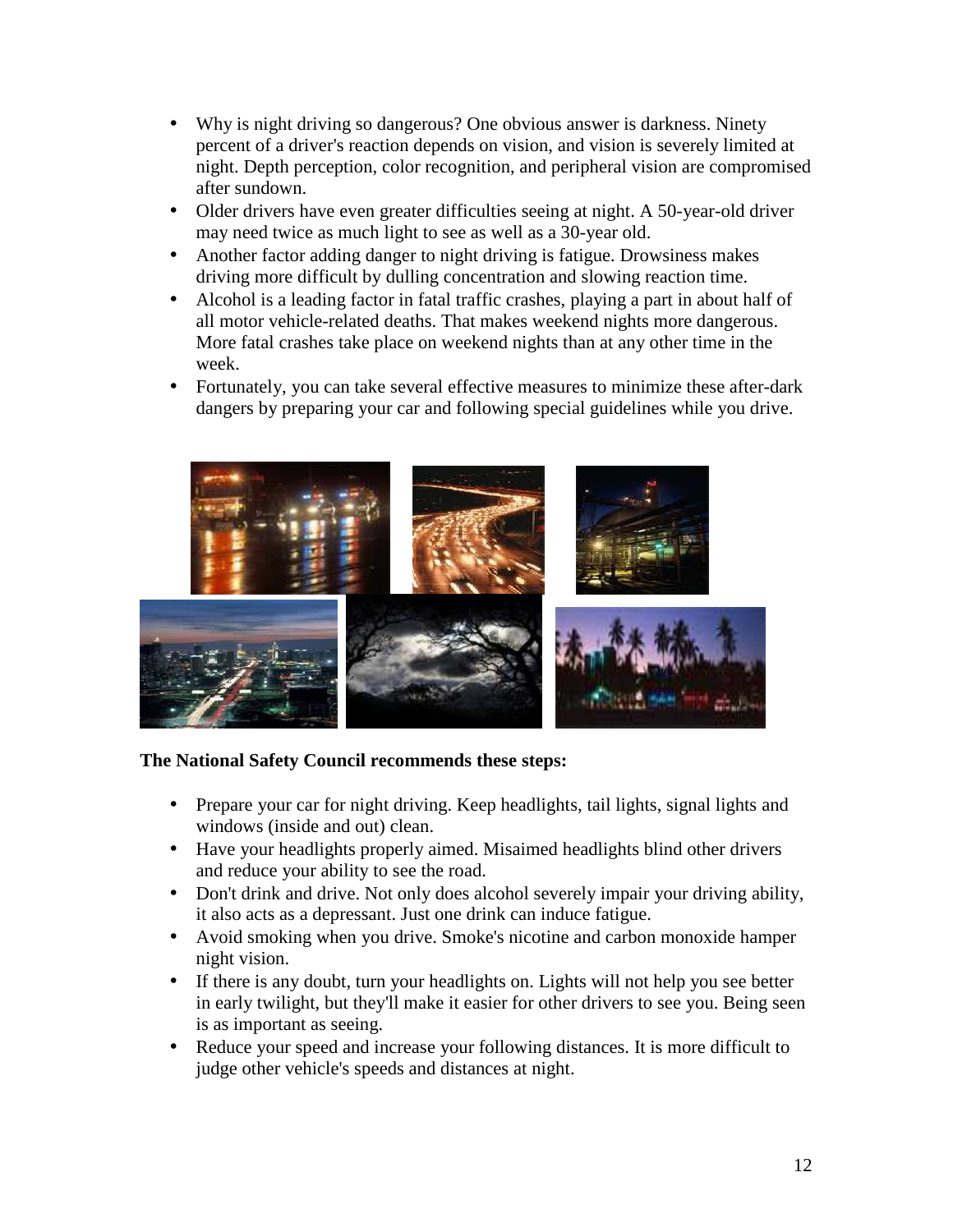- Don't overdrive your headlights. You should be able to stop inside the illuminated area. If you're not, you are creating a blind crash area in front of your vehicle.
- When following another vehicle, keep your headlights on low beams so you don't blind the driver ahead of you.
- If an oncoming vehicle doesn't lower beams from high to low, avoid glare by watching the right edge of the road and using it as a steering guide.
- Make frequent stops for light snacks and exercise. If you're too tired to drive, stop and get rest.
- If you have car trouble, pull off the road as far as possible. Warn approaching traffic at once by setting up reflecting triangles near your vehicle and 300 feet behind it. Turn on flashers and the dome light. Stay off the roadway and get passengers away from the area.

## **Driving in Snow, Rain and Ice**



## **Driving in Snow and Ice**

- The best advice for driving in bad winter weather is not to drive at all, if you can avoid it.
- Don't go out until the snow plows and sanding trucks have had a chance to do their work, and allow yourself extra time to reach your destination.
- If you must drive in snowy conditions, make sure your car is prepared , and that you know how to handle road conditions.
- It's helpful to practice winter driving techniques in a snowy, open parking lot, so you're familiar with how your car handles. Consult your owner's manual for tips specific to your vehicle.

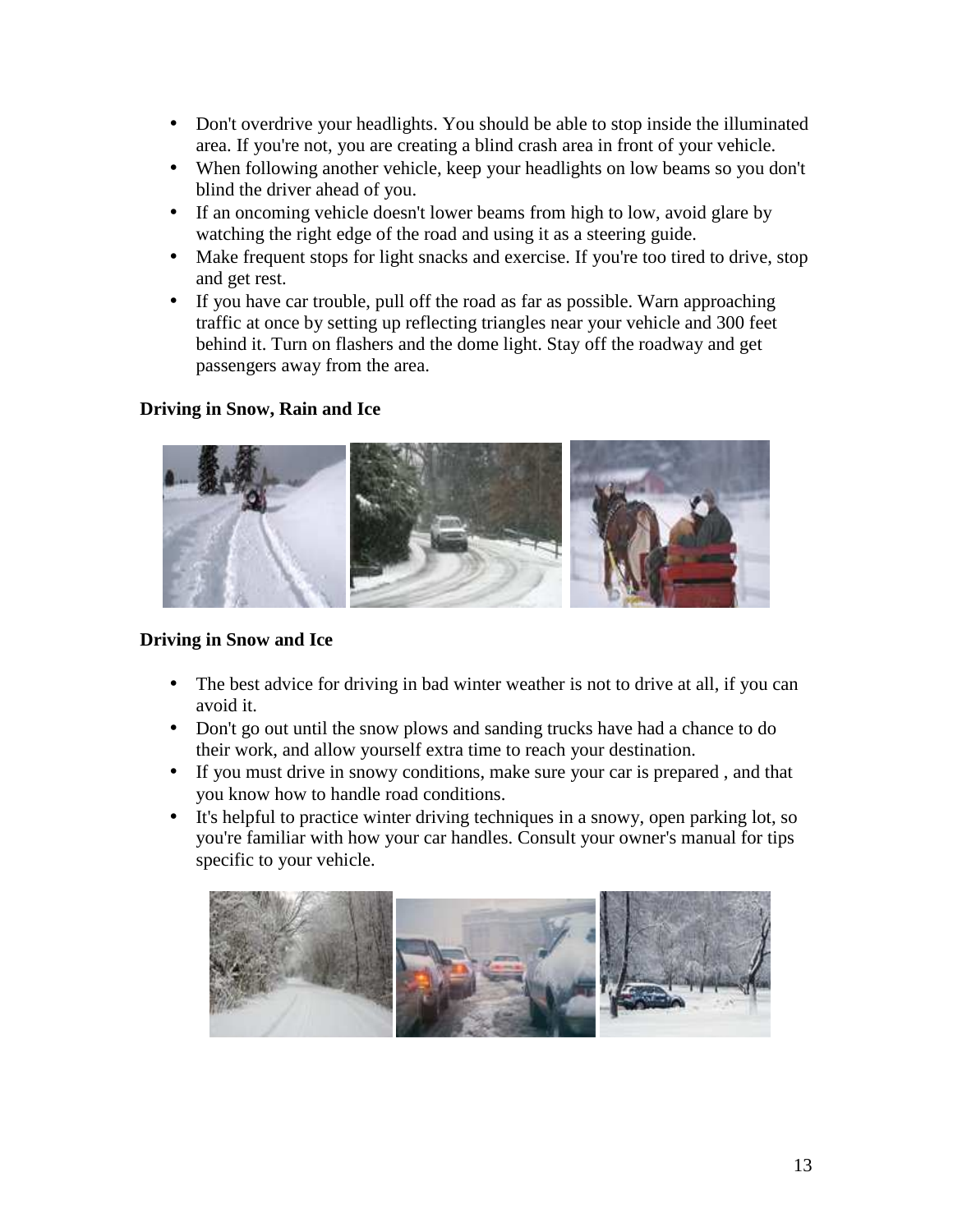## **Driving safely on icy roads**

- Decrease your speed and leave yourself plenty of room to stop. You should allow at least three times more space than usual between you and the car in front of you.
- Brake gently to avoid skidding. If your wheels start to lock up, ease off the brake.
- Turn on your lights to increase your visibility to other motorists.
- Keep your lights and windshield clean.
- Use low gears to keep traction, especially on hills.
- Don't use cruise control or overdrive on icy roads.
- Be especially careful on bridges, overpasses and infrequently traveled roads, which will freeze first. Even at temperatures above freezing, if the conditions are wet, you might encounter ice in shady areas or on exposed roadways like bridges.
- Don't pass snow plows and sanding/salting trucks. The drivers have limited visibility, and you're likely to find the road in front of them worse than the road behind.
- Don't assume your vehicle can handle all conditions. Even four-wheel and frontwheel drive vehicles can encounter trouble on winter roads.



## **If your rear wheels skid:**

- Take your foot off the accelerator.
- Steer in the direction you want the front wheels to go. If your rear wheels are sliding left, steer left. If they're sliding right, steer right.
- If your rear wheels start sliding the other way as you recover, ease the steering wheel toward that side. You might have to steer left and right a few times to get your vehicle completely under control.
- If you have standard brakes, pump them gently.
- If you have anti-lock brakes (ABS), do not pump the brakes. Apply steady pressure to the brakes. You will feel the brakes pulse — this is normal.

## **If your front wheels skid:**

• Take your foot off the gas and shift to neutral, but don't try to steer immediately.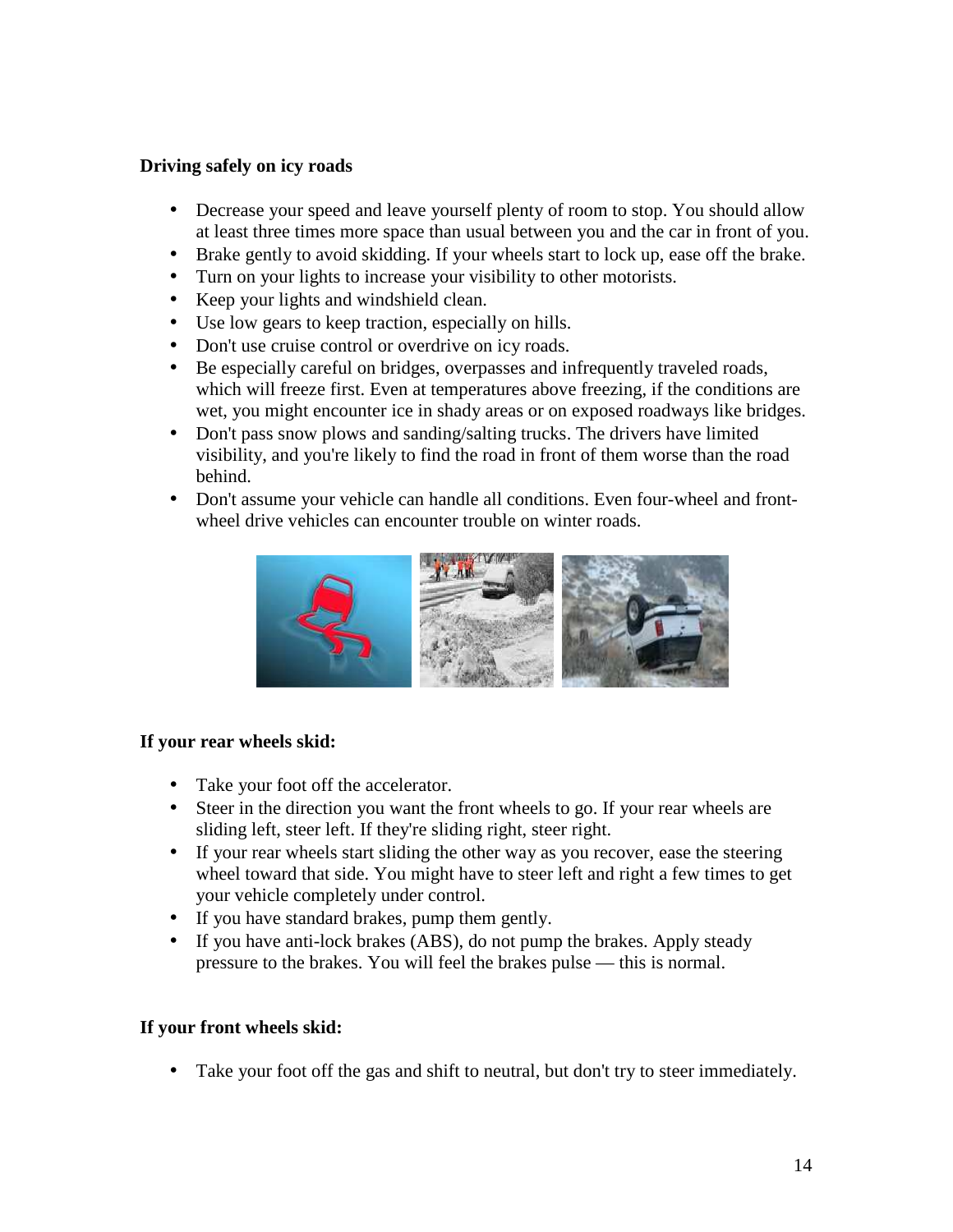• As the wheels skid sideways, they will slow the vehicle and traction will return. As it does, steer in the direction you want to go. Then put the transmission in "drive" or release the clutch, and accelerate gently.

## **If you get stuck:**

- Do not spin your wheels. This will only dig you in deeper.
- Turn your wheels from side to side a few times to push snow out of the way.
- Use a light touch on the gas, to ease your car out.
- Use a shovel to clear snow away from the wheels and the underside of the car.
- Pour sand, kitty litter, gravel or salt in the path of the wheels, to help get traction.
- Try rocking the vehicle. (Check your owner's manual first it can damage the transmission on some vehicles.) Shift from forward to reverse, and back again. Each time you're in gear, give a light touch on the gas until the vehicle gets going.

## **Being Prepared for the Unexpected**

## **If your tire blows out:**

Hold onto the wheel with both hands, Steer straight ahead. Keep your foot off the gas and allow the vehicle to roll to a stop.

## **If your vehicle is forced onto a soft shoulder:**

Steer ahead and let up on the gas. When you have reduced speed and have control of the vehicle, check the rear view mirror and steer back onto the highway. If at all possible, avoid coming to a complete stop since you may get the vehicle stuck.

## **If another vehicle is in your lane and headed toward you:**

Apply your brakes, blink your headlights and sound your horn. Steer your vehicle to the right and look for an opening to avoid a collision.

## **If your brakes fail:**

Pump the pedal, apply the parking brake and downshift to a lower gear. If necessary, angle your vehicle toward a curb or guard rail to help you slow down and stop the vehicle.

## **If the accelerator sticks:**

Engage the clutch or shift into neutral. Turn off ignition. Apply the brakes and bring your vehicle to a stop.

## **If a fire starts:**

Pull off the road, bring your vehicle to a stop and shut off the ignition. Use an extinguisher to put out the fire if you can do so without putting your life in danger. If in doubt, get out and proceed quickly to a safe distance from the vehicle.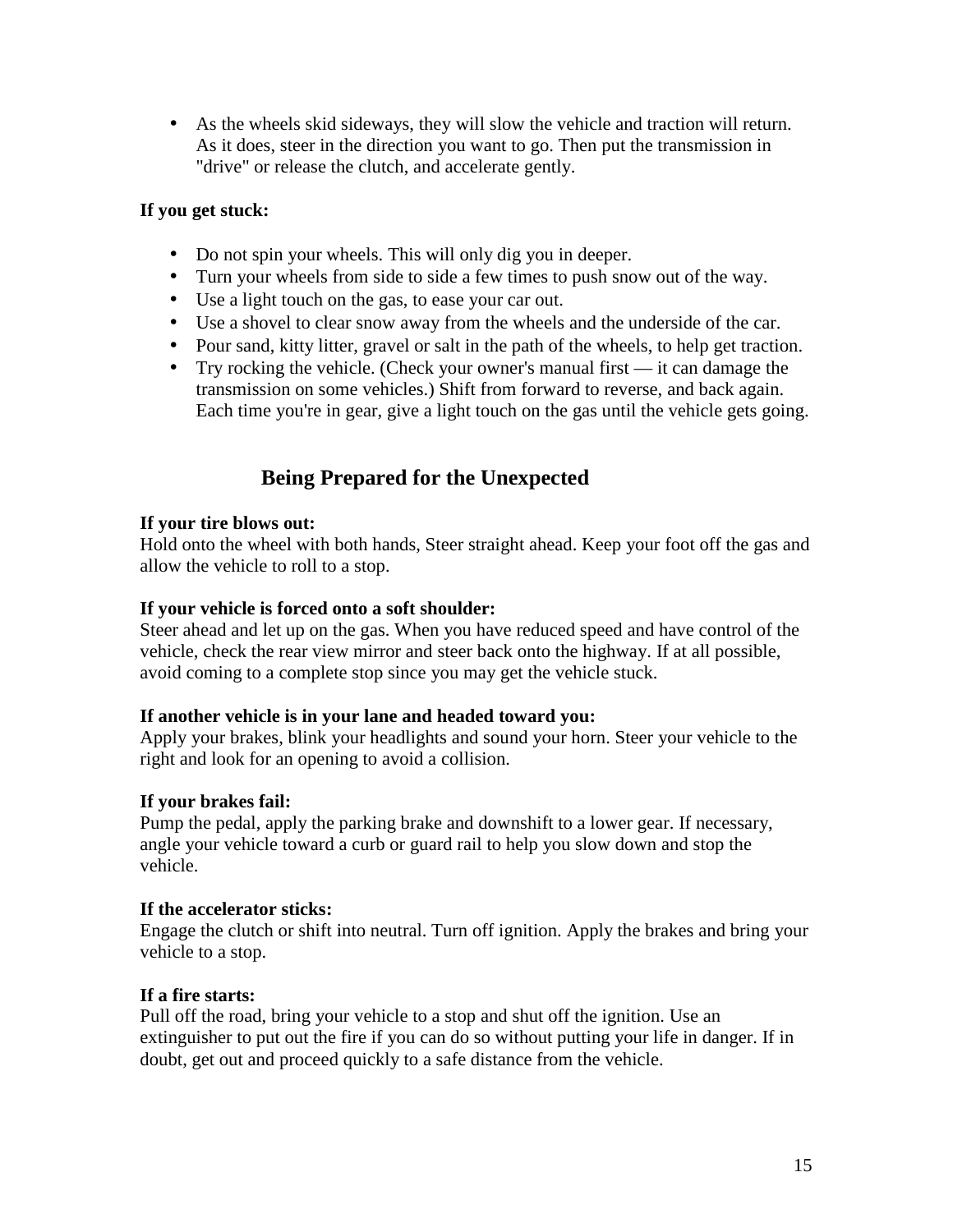## **Winter, Weather Related, Evacuation - Survival Kit**

Keep a bag stocked and always present in your trunk or in the cargo compartment just in case of emergency. Purchase a bag expressly for this purpose or simply use a cardboard box, an old travel bag, or a couple of canvas grocery bags. Kits should include, at minimum:

- Winter coat, hat, and gloves; ideally a blanket (or more than one) as well
- First-aid kit
- Some non-perishable food such as granola bars, or crackers; even just some hard candy can help
- Strike anywhere matches in a water-tight container
- Candles and an empty coffee can to melt snow; a cup is a good idea as well
- Flashlight with extra batteries
- Small tool kit or at least an all purpose tool
- Shovel
- Jumper cables
- Heavy Duty Ice Scrapper
- Tow Chain or Strap
- Emergency flares
- Rags Heavy Duty paper towels
- Kitty litter
- Extra windshield wiper fluid
- Cell phone citizens band radio







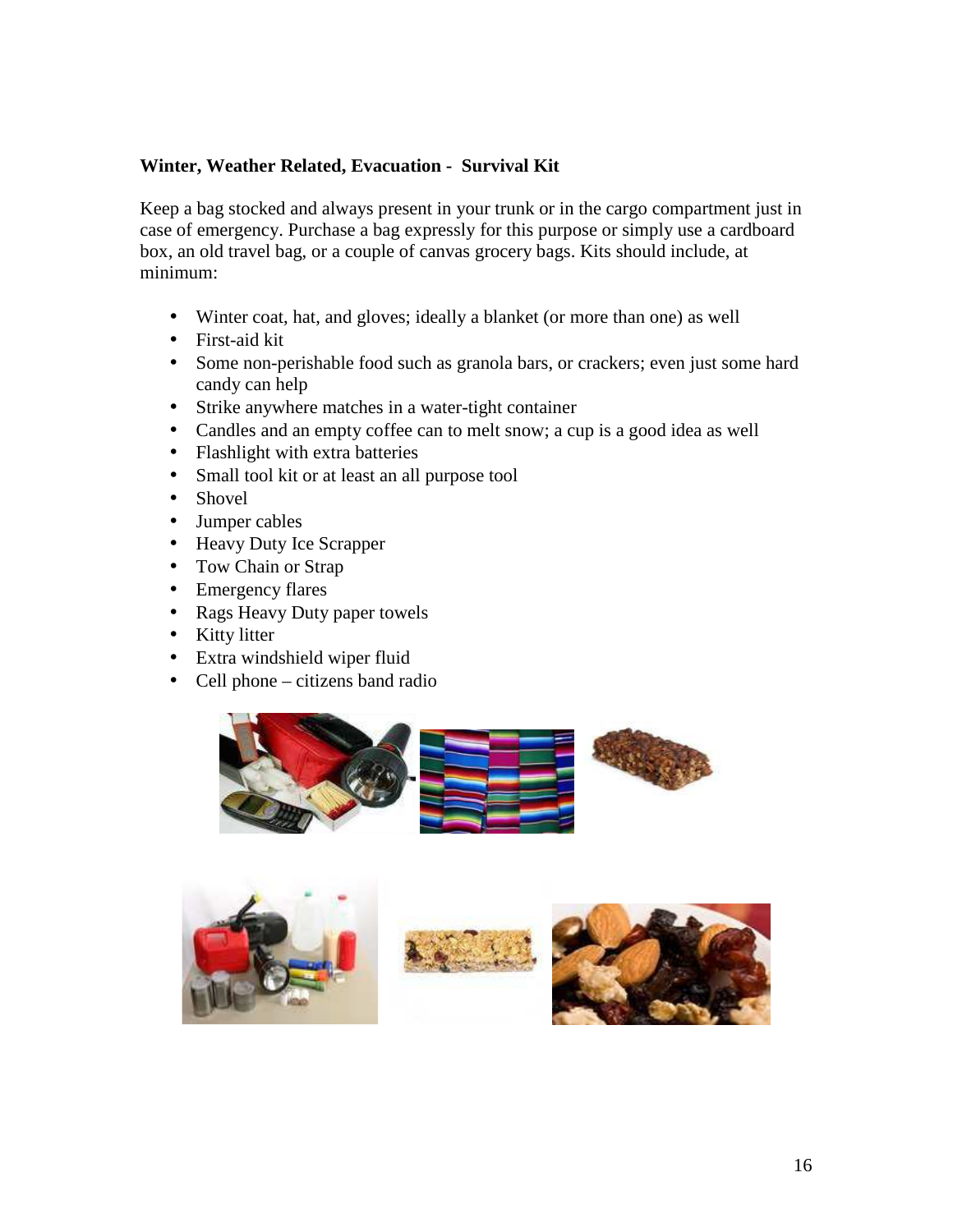## **Skidding and Hydroplaning in Rainy Conditions**

- Losing control of your car on wet pavement is a frightening experience.
- Skids are scary but hydroplaning is completely nerve-wracking.
- Hydroplaning happens when the water in front of your tires builds up faster than your car's weight can push it out of the way. The water pressure causes your car to rise up and slide on a thin layer of water between your tires.

## **Taking these simple tips into account can save your life.**

- You can prevent skids by driving slowly and carefully, especially on curves. Steer and brake with a light touch. When you need to stop or slow, do not brake hard or lock the wheels and risk a skid. Maintain mild pressure on the brake pedal.
- If you do find yourself in a skid, remain calm, ease your foot off the gas, and carefully steer in the direction you want the front of the car to go. For cars without anti-lock brakes, avoid using your brakes. This procedure, known as "steering into the skid," will bring the back end of your car in line with the front. If your car has ABS, brake firmly as you steer into the skid.
- Avoid hydroplaning by keeping your tires inflated correctly. Maintain good tire tread. Don't put off replacing worn tires. Slow down when roads are wet, and stay away from puddles. Try to drive in the tire tracks left by the cars in front of you.
- If you find yourself hydroplaning, do not brake or turn suddenly. This could throw your car into a skid. Ease your foot off the gas until the car slows and you can feel the road again. If you need to brake, do it gently with light pumping actions. If your car has anti-lock brakes, then brake normally. The car's computer will automatically pump the brakes much more effectively than a person can do.
- A defensive driver adjusts his or her speed to the wet road conditions in time to avoid having to use any of these measures.



## **Driving left of Center – Head-On Collisions:**

- 6% of head-on crashes were caused by drivers passing at inopportune times
- 20% occurred on curves where drivers were going too fast and veered into traffic
- 63% were caused by driving going straight being distracted in some way such as: cell phones, kids, the radio, CD or falling asleep
- More than  $\frac{1}{2}$  occurred in daylight
- 80% occurred in dry weather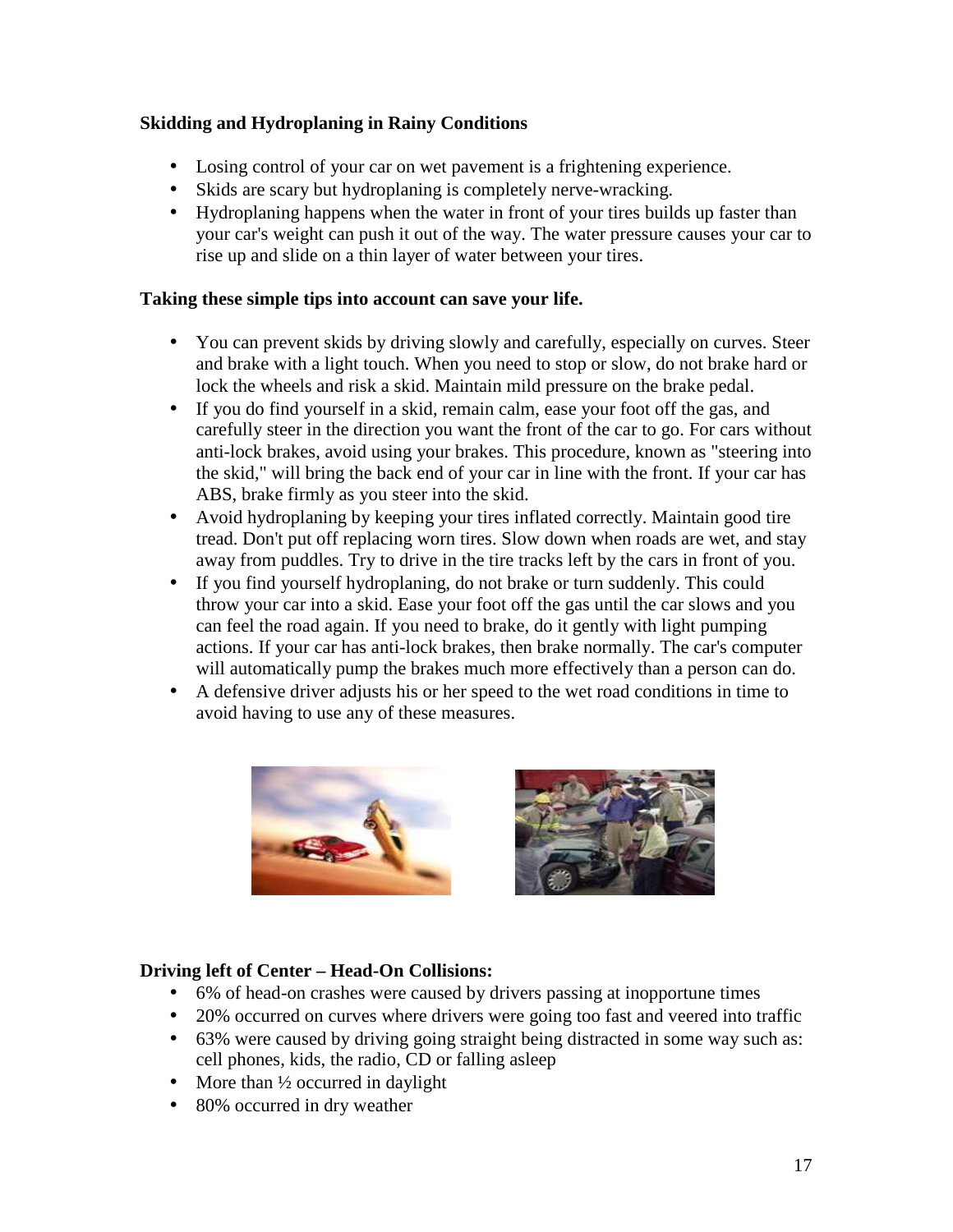- Avoid the scenic routes and drive on the highways
- Four actions can be taken to help reduce the occurrence of severity of a head-on collision
	- 1. Read the road ahead
	- 2. Drive right Because oncoming cars may move back to their lane
	- 3. Reduce speed
	- 4. Ride off the road. If you drive too far right and off the road look for something soft to hit, such as a shrub or brush. If the choice is between hitting a fixed object or moving vehicle, hit the fixed object

## **Right –of-Way Violations**

- More than half of all urban collisions occur at intersections
- Know the procedures for each intersection

## **Traffic light, stop sign, yield sign, traffic circle:**

- When a light turns yellow, slow down and stop
- Don't run a red light

## **Passing improperly**

• Before passing always ask yourself if this pass is necessary – Remember always be a defensive driver

## **There are three steps for safe passing:**

- 1. Maintain proper following distance
- 2. Move left into the passing lane, always check your blind spots first, and use your turn signal
- 3. Complete the pass

## **Intersections Require Extra Caution**

- A high number of accidents happen at intersections. Causes can be attributed to:
- Speeding
- Drivers not paying attention
- Obstructed view
- Drivers unfamiliar with the area
- A defensive driver will slow down not knowing if an approaching driver will stop
- A defensive driver will proceed with caution and look for crossing traffic from both sides, vehicles that may be turning into your path or passing on your blind side
- Running through the "Yellow" light

## **Tips for intersections:**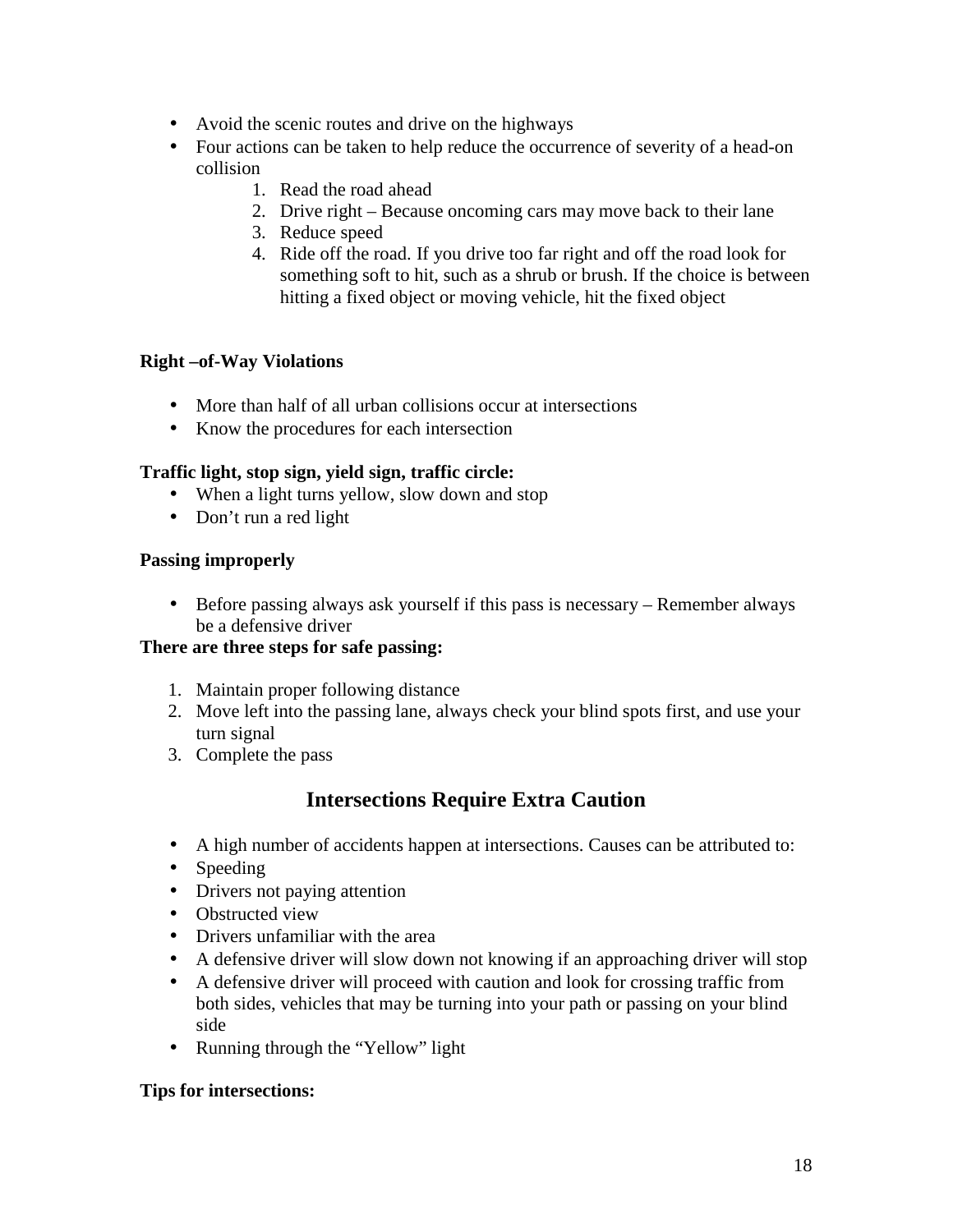- Keep a safe distance between you vehicle and others
- Always give pedestrians the right of way
- Make full stops at all stop signs and red lights
- Obey all traffic signals
- Never pass another vehicle at an intersection

## **Turning**

- Before turning or switching lanes, check your mirrors, reduce speed and use your turn signal in advance
- Be aware of blind corners (corn fields can block your view), (trees and bushes can block your view), Proceed with caution and at a reduced speed
- Always know where you are going
- Get into the appropriate turn lane
- Use your turn signal, (laws differ between states) usually 100 feet before turning
- Turn remembering that BEFORE you turn you must:
	- Yield to on coming traffic
	- Yield to pedestrians'
	- **Turn into the appropriate lane**

If you miss a turn, don't go to the next light a make a U-turn, and turn around in the opposite direction

## **Left turns:**



- Turn on directional signal
- Obey traffic signals
- Keep wheels and front end of car pointed straight
- Yield to oncoming traffic and pedestrians
- Make turn when safe and clear

## **Right turns**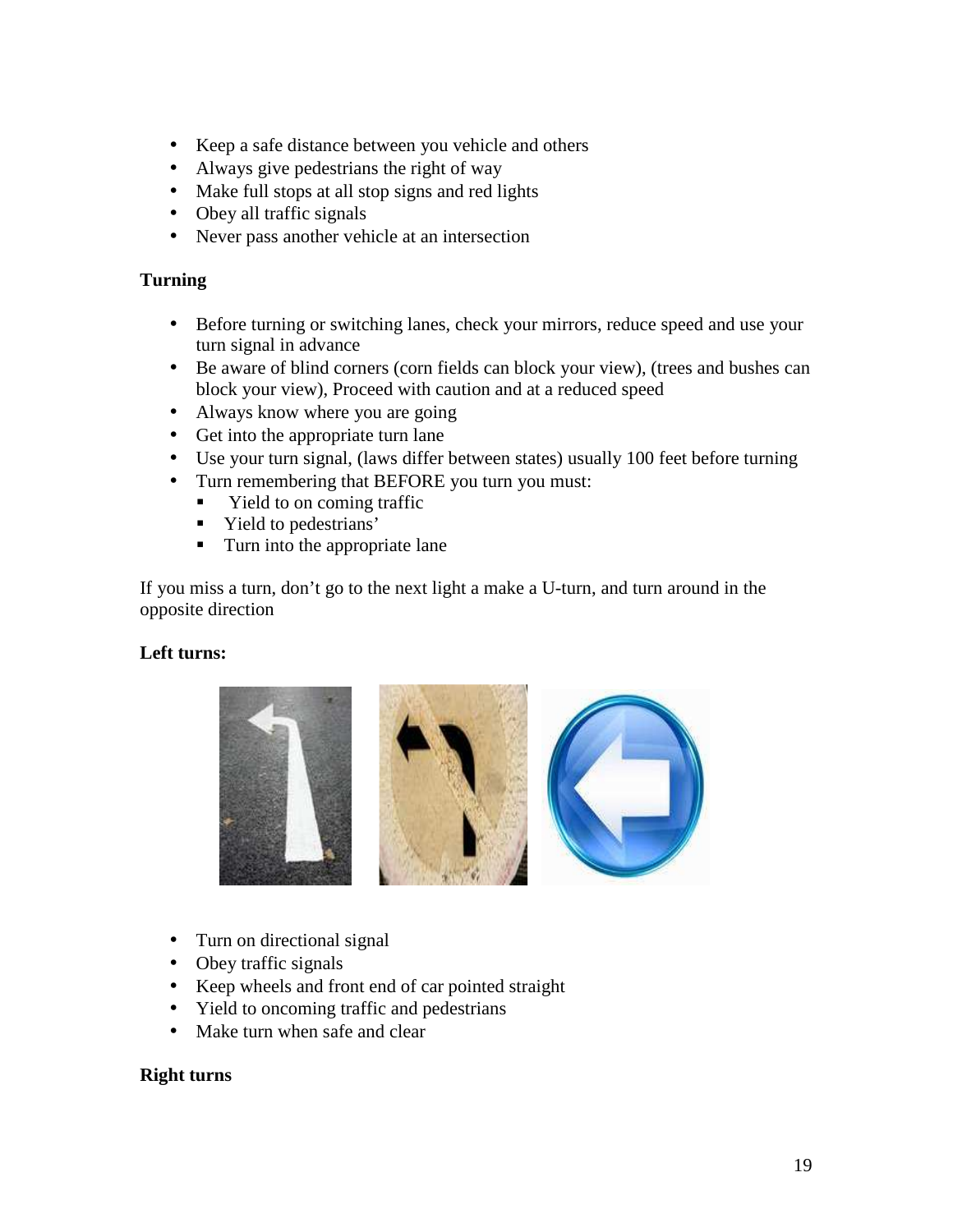

- If changing lanes, make your lane switch 100 feet before intersection
- Check right blind spots for other traffic Yield to pedestrians
- Make turn when safe and clear

## **Be Fit and Stay Fit to Drive**



Driving requires the driver to be sharp, alert, attentive in order to be able to drive defensively at all times. Anything that affects your ability to react quickly and decisively could lead to a collision.

#### **Distracted and Drowsy Driving**

#### **Distracted Driving**

Research indicates that driver distraction is a contributing factor in 25-50% of all crashes An estimated 15 % of crashes are directly caused by driver preoccupation. With hectic schedules and roadway delays, many employees feel pressured to multi-task just to keep up with their personal and work-related responsibilities. More time on the road means less time at home or at work but "drive time" can never mean "down time." Since drivers make more than 200 decisions during every mile traveled, it's critical to stress that when safe driving is the driver's primary responsibility.

#### **Fatigued Driving**

Fatigued or drowsy driving may be involved in more than 100,000 crashes each year, resulting in 40,000 injuries and 1,550 deaths. Sadly, these numbers represent only the tip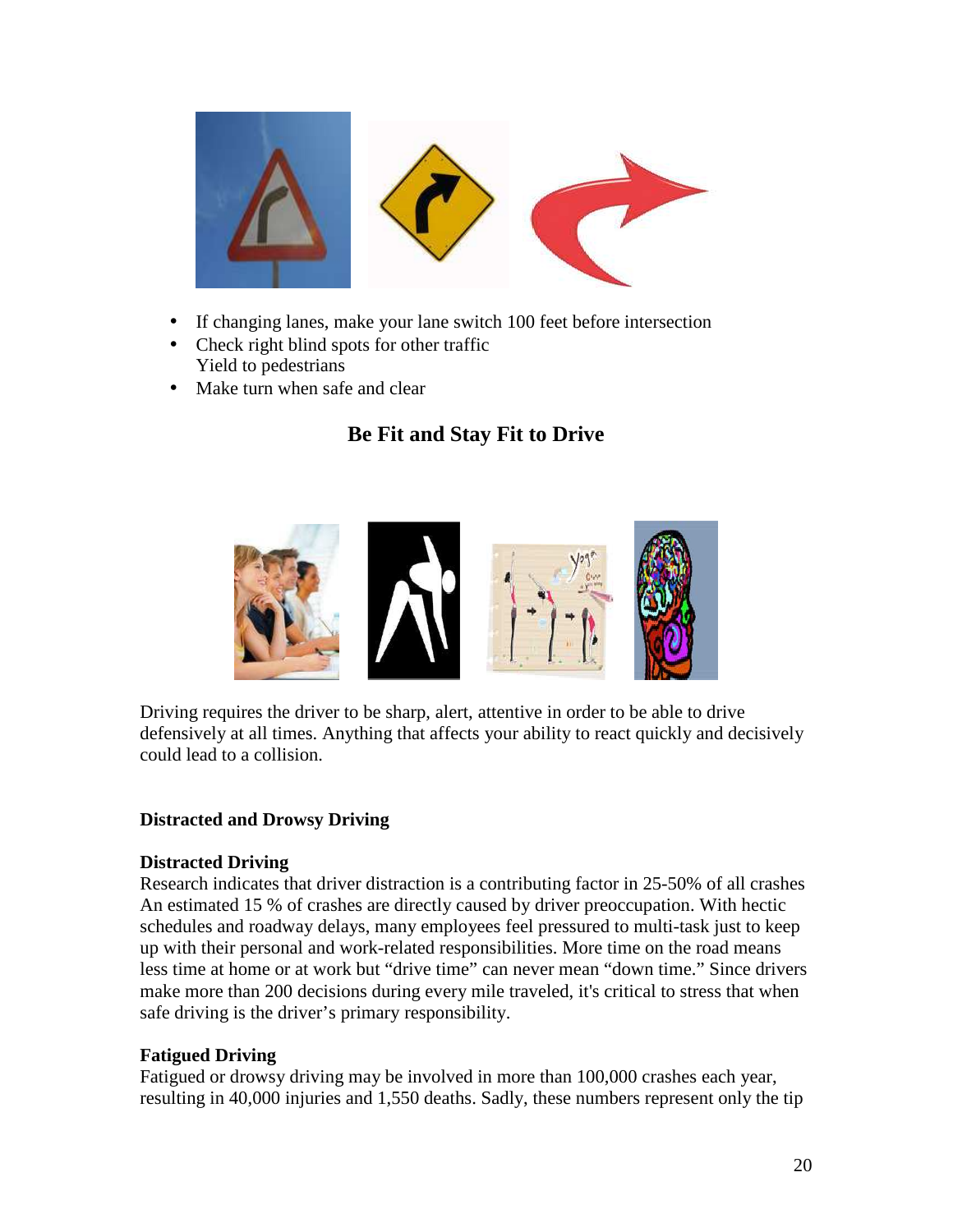of the iceberg since these crashes are seriously under-reported. These days, it's more important than ever for drivers to be well rested, alert and sober on the road so that they are in a position to defend themselves from drivers who do not make the same choice.

## **Falling asleep while driving is responsible for at least:**

- 100,000 automobile crashes
- 40,000 injuries
- 1550 fatalities

#### **Make sure you are well rested – don't rely on caffeine to keep you alert. The effect is short lived and after the affect wears off you will feel more fatigued.**

- Get enough rest before starting on a long drive
- Avoid medications that make you drowsy
- Make regular rest stops, even if you are not tired
- Avoid heavy meals but do eat regular balanced meals
- Allow time for preparation
- Allow extra time to get from point A to point B
- Stay relaxed
- You should always be prepared for driving both mentally and physically
- Get out of the vehicle and stretch every 100 miles or every two hours
- Any time you have a difficult time staying awake, pull over and get some rest

## **Stay Focused on your Driving**

- Do not allow passengers to divert your attention or your concentration
- If you must take your eyes off the road momentarily, slow down, increase your space cushion, check mirrors and identify any hazards around you
- Do not let cell phones, pagers or other electronic devices distract you
- Practice short, quick glances and avoid prolonged starting
- Do not attempt to read anything while driving
- Avoid eating and drinking while driving

## **Distracted Driving**

Longer commutes, an increase in heavy traffic, the availability of in-vehicle technology are all factors that result in driver distraction. More time in your vehicle results in less time at home or on the job, causing drivers to feel the pressure to multi-task to keep up with their responsibilities. Countless distractions tempt drivers to forget that their primary responsibility is to drive focused and stay safe.

## **Safety Facts for the Road**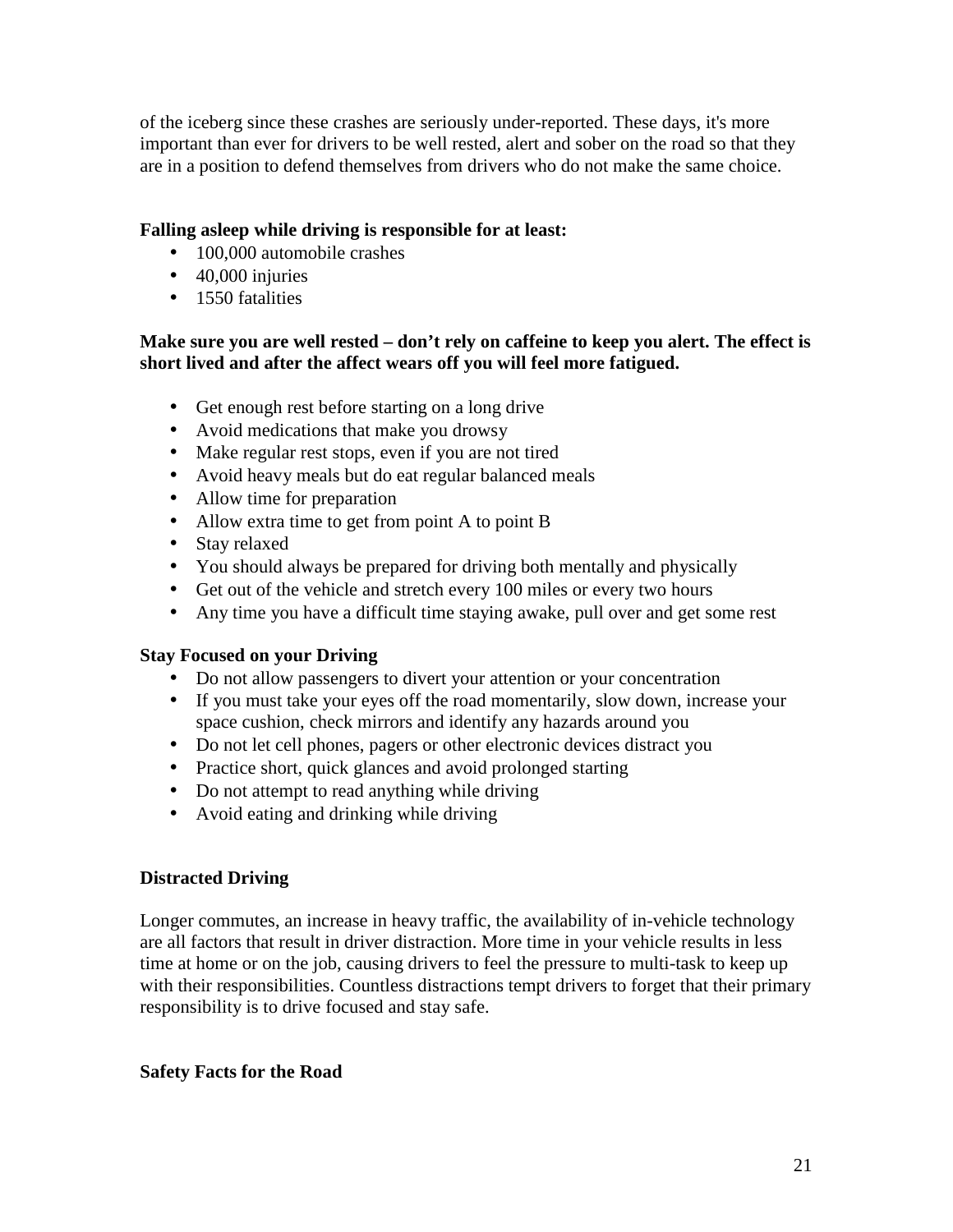- Distracted driving is estimated to be a factor in between 25 to 30% of all traffic crashes—that's 4,000 or more crashes a day.
- Events inside and outside the vehicle can distract a driver. Adverse roadway and weather conditions require a driver's full attention.
- While taking one's eyes off the road presents obvious risks, activities that take a driver's mind away from driving are just as risky.
- A driver's ability to manage distractions varies widely and can change from dayto-day depending on their level of stress and fatigue.
- Distracted drivers fail to recognize potential hazards in the road and react more slowly to traffic conditions, decreasing their "margin of safety."
- Research suggests that distracted driving increases the risk of rear-end and singlevehicle crashes.

## **Do you know when you're driving distracted?**

- Has a passenger in your car screamed or gasped because of something you did or did not do?
- Did you run a stop sign unintentionally?
- Have you slammed on your brakes because you didn't see the car in front of you stop? You do not remember driving from one place to another?



## **Did you know that even the most routine activities are potentially distracting while driving?**

A national survey revealed the activities that distract today's drivers. **NETS DISTRACTED DRIVING SURVEY**

## **Activities Drivers Engage in While Driving**

| 96% | Talking to passengers                    |
|-----|------------------------------------------|
| 89% | Adjusting vehicle climate/radio controls |
| 74% | Eating a meal/snack                      |
| 51% | Using a cell phone                       |
| 41% | Tending to children                      |
| 34% | Reading a map/publication                |
| 19% | Grooming                                 |
| 11% | Preparing for work                       |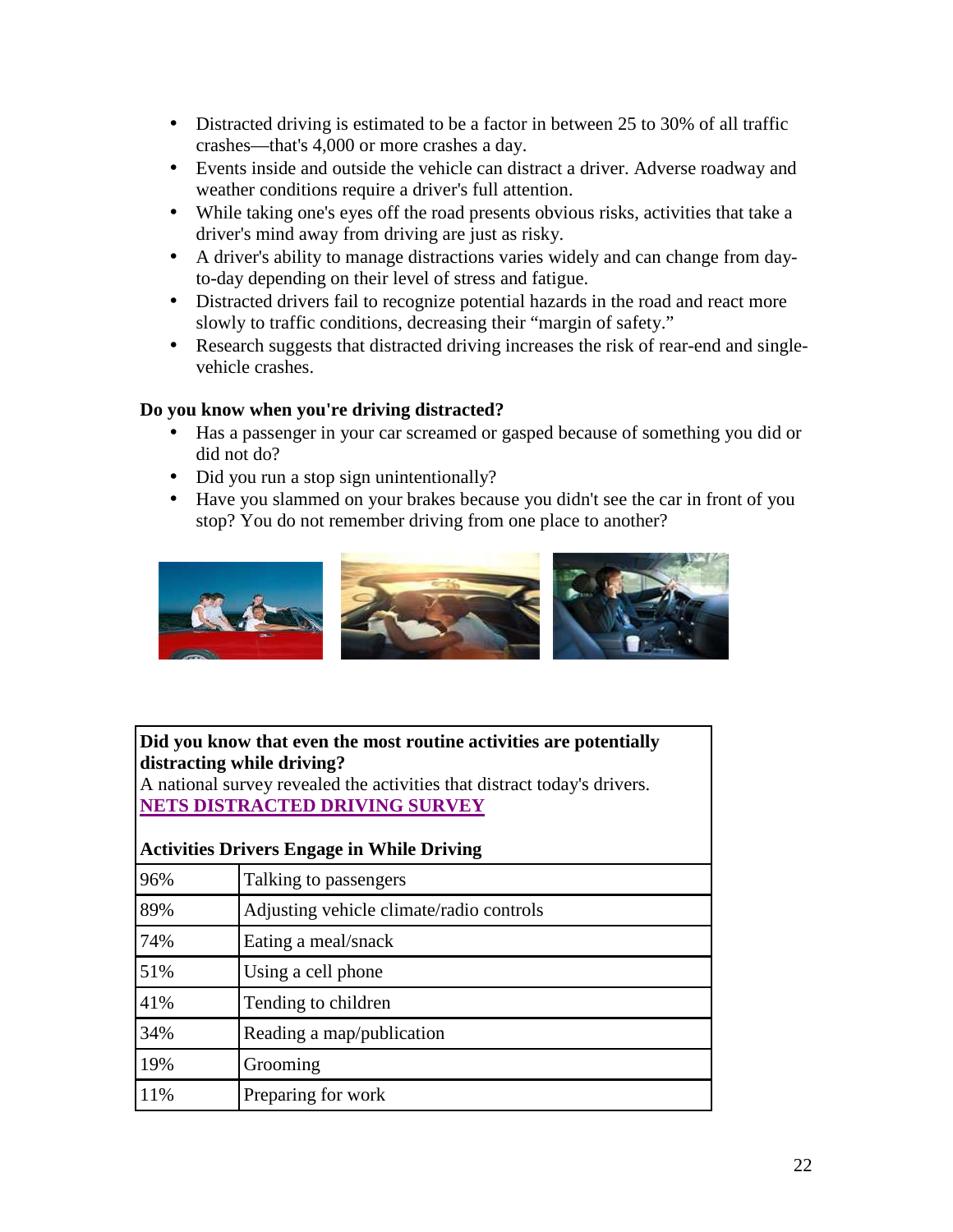| Participation in Distracting Activities While Driving for Work or for<br><b>Personal Purposes</b> |                                                |  |
|---------------------------------------------------------------------------------------------------|------------------------------------------------|--|
| 57%                                                                                               | Personal purposes                              |  |
| 25%                                                                                               | Work purposes                                  |  |
| 14%                                                                                               | Both equally                                   |  |
| 2%                                                                                                | Don't drive for work                           |  |
| 3%                                                                                                | Don't know                                     |  |
|                                                                                                   | Network of Employers for Traffic Safety, 2001. |  |

## **Drowsy Driving**

As a driver, your number one responsibility is to get yourself and your passengers to your destination safely. When behind the wheel, you always need to be alert and focused. At 55 mph, a vehicle travels the length of a football field in 3.7 seconds. This is no time for a "mini" snooze. Being an attentive driver, and looking out for the driver who isn't, is increasingly important. Drive focused. Stay safe.

## **Do you know when you're driving drowsy?**

- Some warning signs of fatigue:
- You can't remember the last few miles driven.
- You hit a rumble strip or drift from your lane
- Your thoughts are wandering and disconnected.
- You yawn repeatedly.
- You have difficulty focusing or keeping your eyes open.
- You tailgate or miss traffic signs.
- You have trouble keeping your head up.
- You keep pulling your vehicle back into the lane.
- If you're tired and are in danger of falling asleep, then you cannot predict when a "mini" sleep may occur. A driver cannot react to road dangers when tired. Getting enough sleep will not only help you feel better, it can save your life.

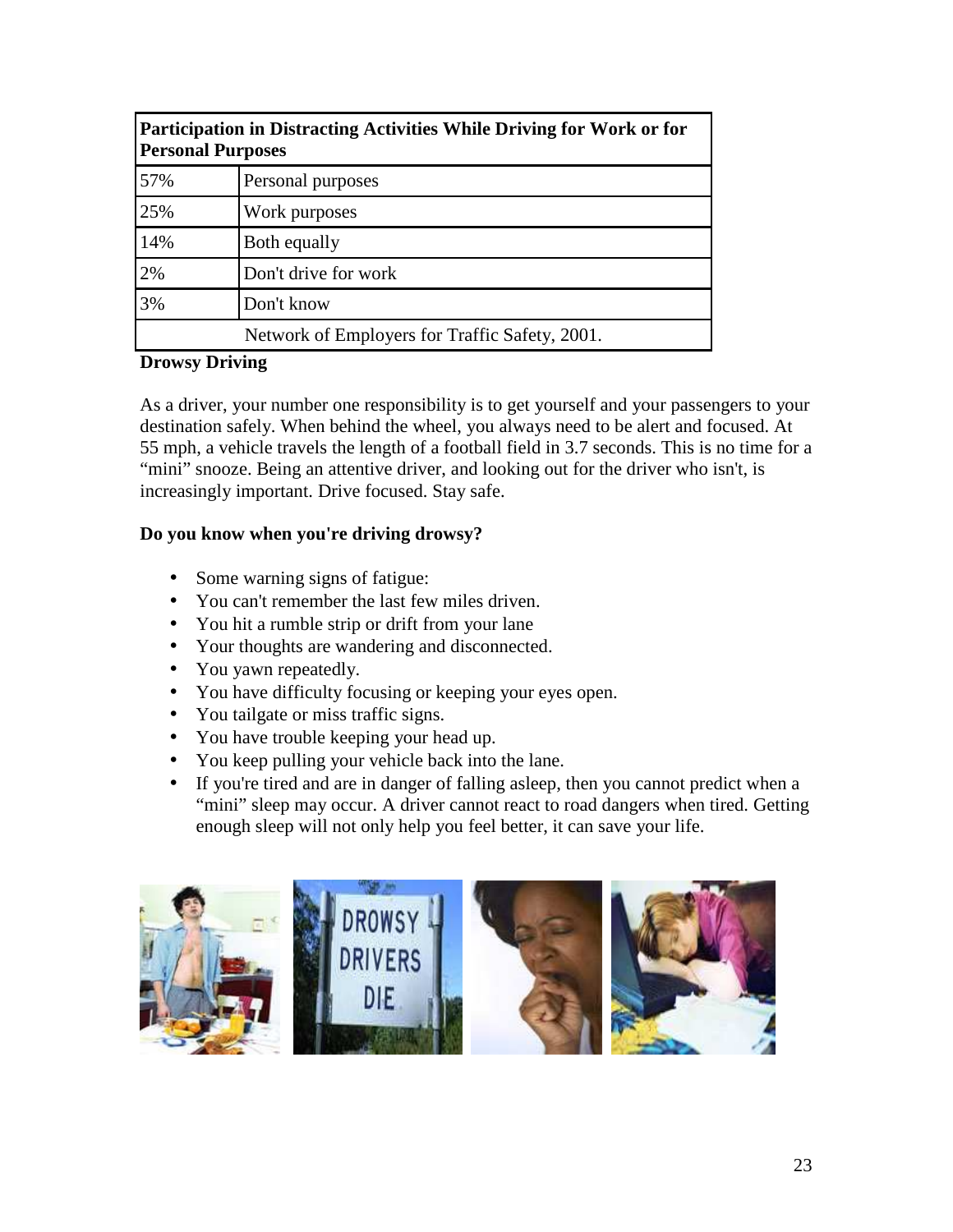## **Safety Facts for the Road**

- Drowsy driving causes more than 100,000 crashes each year, resulting in 40,000 injuries and 1,550 deaths.
- Crashes caused by drowsy driving are often serious crashes and occur most often on high-speed rural highways when the driver is alone.
- Drowsy driving can happen to anyone. A recent National Sleep Foundation study revealed that one half (51%) of adults have driven while drowsy and 17% report having fallen asleep while driving within the past year.

## **Drive Focused. Stay Safe. Avoid Distracted Driving.**

Safe driving practices require that you constantly search the roadway ahead for situations that could require you to take quick action.

## **Recognize that driving requires your full attention**

## **Alcohol and Drug Impaired Driving**

Alcohol use is involved in 40 percent of all fatal motor vehicle crashes, representing an average of one alcohol-related fatality every 30 minutes. It is estimated that three in every 10 Americans will be involved in an impaired driving-related crash some time in their life. Alcohol, certain prescription drugs, over-the-counter medications, and illegal drugs can all affect a person's ability to drive safely due to decreased alertness, concentration, coordination and reaction time. Businesses pay a high price for alcohol and drug abuse; alcohol is a contributing factor in 39 percent of all work-related traffic crashes.

## **Impaired Driving:**

On our congested roadways, it's more important than ever to drive with a clear head and a sharp focus. Make it a life-governing rule not to drive when you've had too much to drink. On average, a driver makes over 200 decisions per mile, so it's critical that a driver make the decision to drive alert before getting behind the wheel. Not only will you be a safer driver but you will be in a much better position to defend yourself from the driver who doesn't make that choice. Drive focused. Stay safe.



## **Never mix Alcohol, Drugs and Driving:**

• At any time in the US, it is estimated that 1 of 50 drivers are illegally intoxicated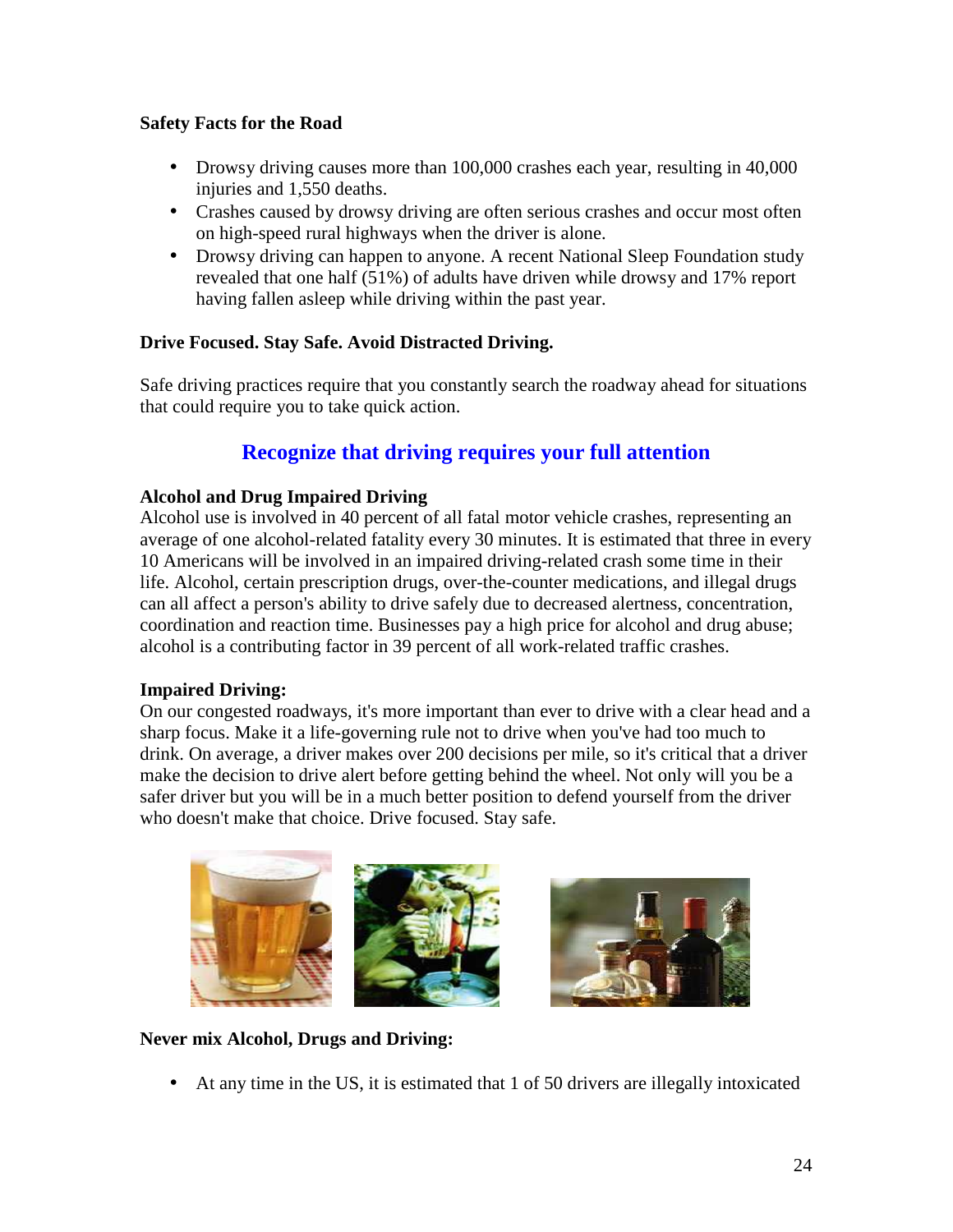- It is estimated that two of every five drivers will be involved in a alcohol-related traffic accident at some time in their lives
- Two of five fatal accidents involve drugs and alcohol
- Six thousand are killed annually between the ages of  $15 20$
- A person every two minutes is injured in a traffic accident where alcohol is present
- If you drink alcohol don't drive
- Use public transportation or a designated driver
- If you drive don't drink
- Never ride in a vehicle with a driver who has been drinking
- There is no way to sober up quickly, Coffee, fresh air, exercise and clod showers don't help. Only time will lessen the effects of alcohol

No one can drink and drive safely. Even a blood alcohol concentration (BAC) as low as .02 percent has been shown to affect a driver's ability and increases the likelihood of a crash

## **The Dangers of Drugs and Driving**



Nearly all drugs - - illegal, prescription and over-the-counter can affect your driving skill and judgment.

Ask you doctor if the medication your are on is safe to drive and operate machinery Most common OTC cold remedies can make you drowsy and can affect your ability to control your vehicle

Pep pills may make more alert for a short time. However, they can also make you nervous, dizzy, and unable to concentrate

Don't use illegal drugs. They adversely affect reaction time, your ability to think clearly and they do impair your judgment

## **Can you spot an impaired driver on the road?**

Drivers under the influence of alcohol often display certain characteristic driving behaviors. Keep these in mind to avoid a dangerous situation.

• Weaving, swerving, drifting or straddling the center line.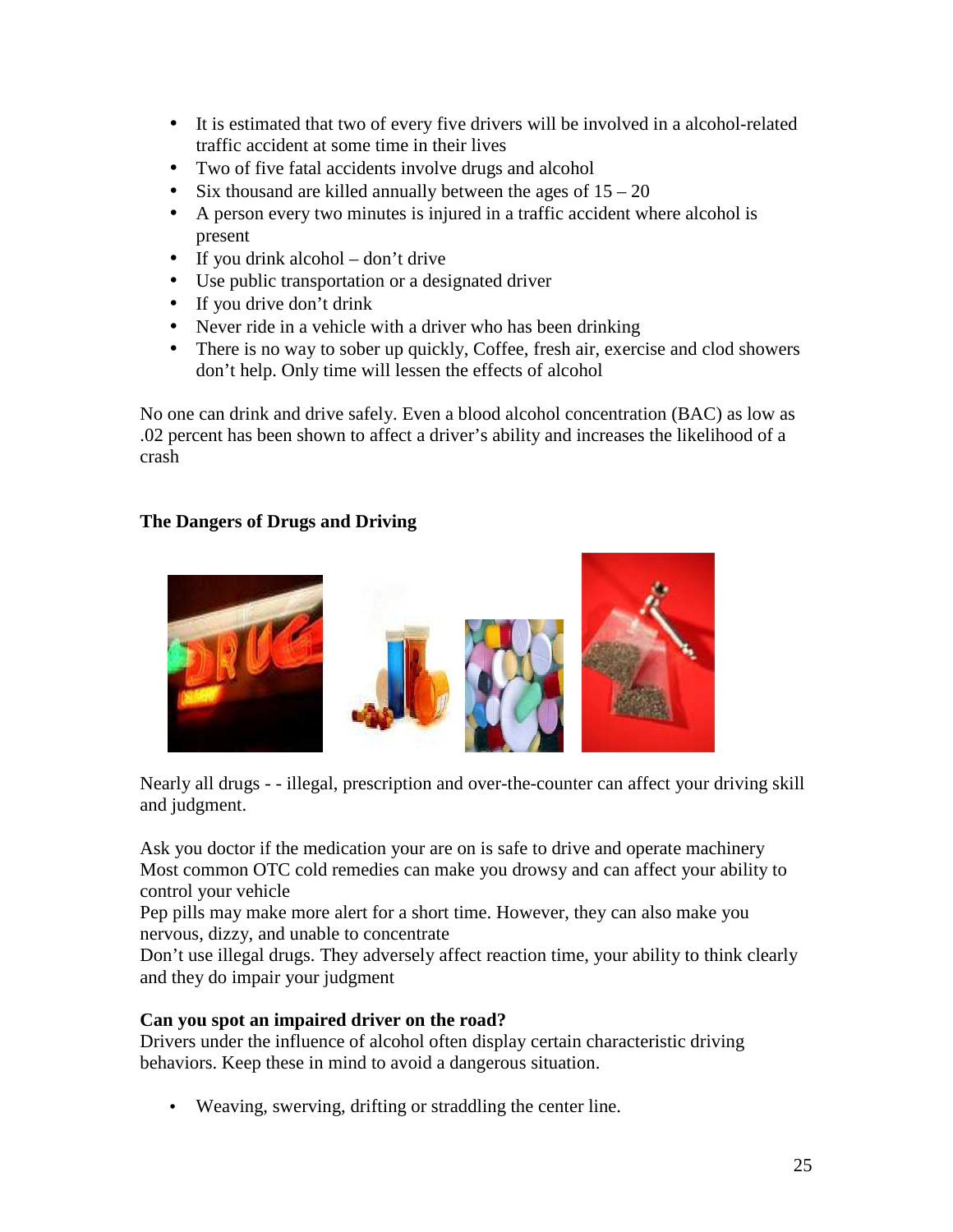- Driving on the wrong side of the road.
- Driving at a very slow speed.
- Stopping without cause or braking erratically.
- Turning abruptly or responding slowly to traffic signals.
- Driving with the window down in cold weather.
- Driving with headlights off at night.

If you spot an impaired driver, stay a safe distance from their vehicle. Alert the police that there is an unsafe driver on the road.

## **Facts you should know**

- Nine out of 10 insurance companies automatically cancel the policy of a driver convicted of a DWI/DUI violation. Consequently, the driver must find a high-risk insurance company and face substantial rate increases.
- Alcohol involvement is highest at night (9 p.m. to 6 a.m.), on weekends and on holidays.
- Driving skills, especially judgment, are impaired in most people long before they exhibit visible signs of drunkenness.
- Celebrations are a part of our lives and sometimes they include alcohol. They should not, however, involve impaired driving:
- Decide who the designated driver is before the party starts.
- Be the kind of co-worker who will take the keys if someone has had too much to drink.
- If you're impaired, make the safe choice ride with a designated driver, call a taxi, stay where you are, or call a sober friend or family member. Making the safe choice could save your life.

## **Safety Facts for the Road**

- Alcohol impaired driving accounts for about 40% of fatal crashes. About three in every 10 Americans will be involved in an alcohol-related crash at some time in their lives.
- Research shows that alcohol is a contributing factor in 39% of all work-related traffic crashes.
- Nearly 1.5 million people are arrested each year for driving while intoxicated (DWI). Two-thirds of all drivers arrested for DWI are first time offenders.
- A DWI/DUI conviction on a person's driving record may prevent them from getting a job, receiving a promotion or even result in a job loss.

## **Aggressive Driving**

• Employees commuting to and from work and traveling for work purposes often find themselves caught up in bottlenecks and traffic delays, wasting their time and reducing their productivity. These situations create a high level of frustration that can spark aggressive driving behavior. The roadway is one place that being aggressive never pays.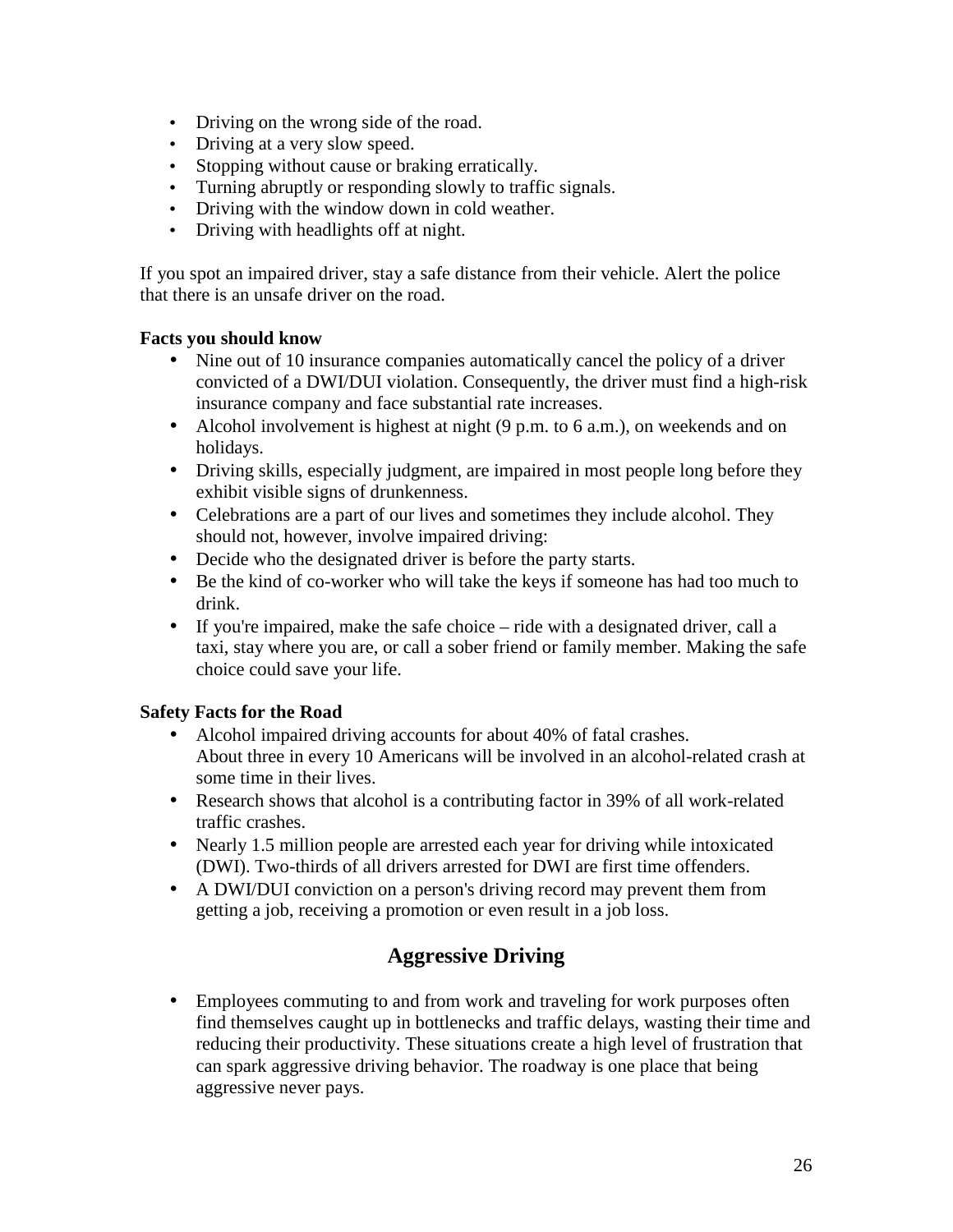- Aggressive driving acts include excessive speed, tailgating, failure to signal a lane change, running a red light and passing on the right. The best advice is to avoid engaging in conflict with other drivers and to allow others to merge.
- As traffic congestion continues to grow, motorists commuting to and from work and traveling for business purposes often find themselves caught up in bottlenecks and significant delays, wasting time and reducing their productivity. This situation creates a high level of frustration and can spark aggressive driving among these overwhelmed drivers. To protect against aggressive driving, remember that your primary responsibility is to drive focused and stay safe.



## **Avoid Aggressive Driving.**

- Correct your own unsafe driving habits that are likely to endanger, antagonize or provoke other drivers.
- Keep your cool in traffic; be patient and courteous to other drivers and don't take their actions personally.
- If you think you have a problem, seek help. Look for anger or stress management classes or self-help books.
- Reduce your stress on the road by allowing plenty of time to reach your destination, plan your route in advance and alter your schedule or route to avoid busy roads.
- If despite all your planning, you're going to arrive late, accept it and avoid aggressive driving.
- Make every attempt to safely move out of an aggressive driver's way. If a hostile motorist tries to pick a fight, do not make eye contact and do not respond. Ignore gestures and refuse to return them.
- Report aggressive driving to the police. Provide a vehicle description, license number, location and the direction of travel.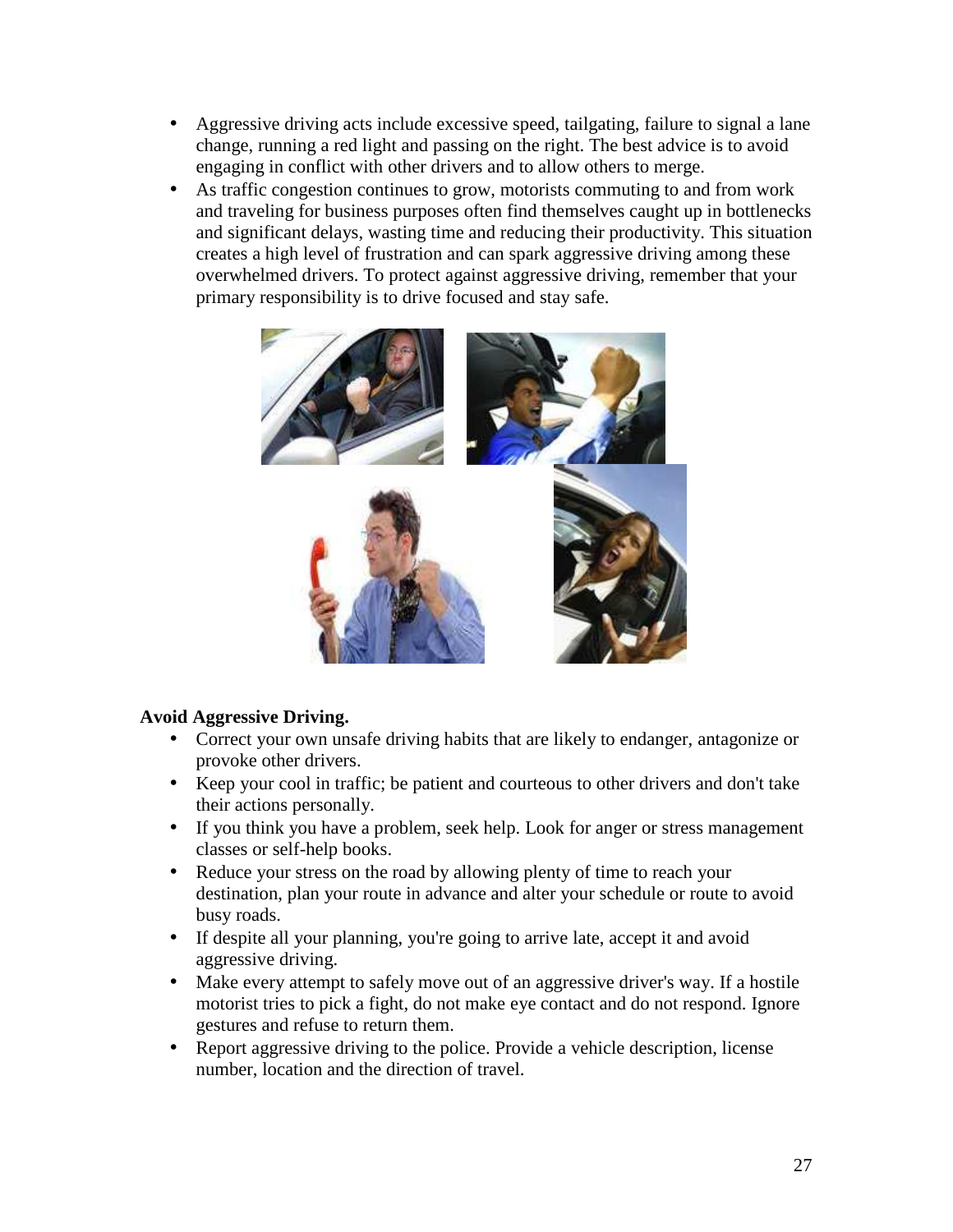## **Drive Focused. Stay Safe. Avoid Aggressive Driving.**

- Be aware of your behavior and the behavior of others on the road during the late night, early morning and mid-afternoon hours when drowsy driving crashes are most likely to occur. Plan a rest stop during these hours.
- Get a full night of rest before driving. If you become tired while driving, stop. A short nap (15 to 45 minutes) and consuming caffeine can help temporarily.
- Stop at regular intervals when driving long distances. Get out of the car every 2 hours to stretch and walk briskly.
- Set a realistic goal for the number of miles you can safely drive each day.
- Avoid taking medications that cause drowsiness.

## **Safety Facts for the Road**

- A major reason for increased traffic congestion is that our highway system has not kept pace with the growing demands placed on it. Since 1970, the number of drivers increased by 64% while the roadway system increased by only 6%.
- Many Americans believe aggressive driving is on the rise and worry about the behavior of other drivers but admit to engaging in aggressive driving themselves.
- A substantial number of the 6.8 million crashes that occur each year are estimated to be caused by aggressive driving.

## **OVERLY FRUSTRATED DRIVERS ARE TURNING THEIR CARS INTO EXTENSIONS OF THEIR HOMES AND OFFICES, CREATING A DANGEROUS DISTRACTION ON THE ROAD THAT FUELS AGGRESSIVE DRIVING AMONG OTHER DRIVERS.**

| Are you "just driving like everyone else" or are you driving aggressively?<br>The Nerves of Steel Survey is a national survey that reveals how Americans define<br>aggressive driving. |     |  |  |                         |
|----------------------------------------------------------------------------------------------------------------------------------------------------------------------------------------|-----|--|--|-------------------------|
|                                                                                                                                                                                        |     |  |  | Is this act aggressive? |
| Tailgating                                                                                                                                                                             | 95% |  |  |                         |
| Making rude gestures                                                                                                                                                                   | 91% |  |  |                         |
| Passing on the shoulder                                                                                                                                                                | 90% |  |  |                         |
| Pulling into parking space someone else is waiting for                                                                                                                                 | 88% |  |  |                         |
| Failing to yield to merging traffic.                                                                                                                                                   | 85% |  |  |                         |
| Flashing high beams at the car in front of you                                                                                                                                         | 74% |  |  |                         |
| Waiting until the last second to merge with traffic on the highway                                                                                                                     | 66% |  |  |                         |
| Changing lanes without signaling                                                                                                                                                       | 66% |  |  |                         |
| Driving through a yellow light that is turning red                                                                                                                                     | 62% |  |  |                         |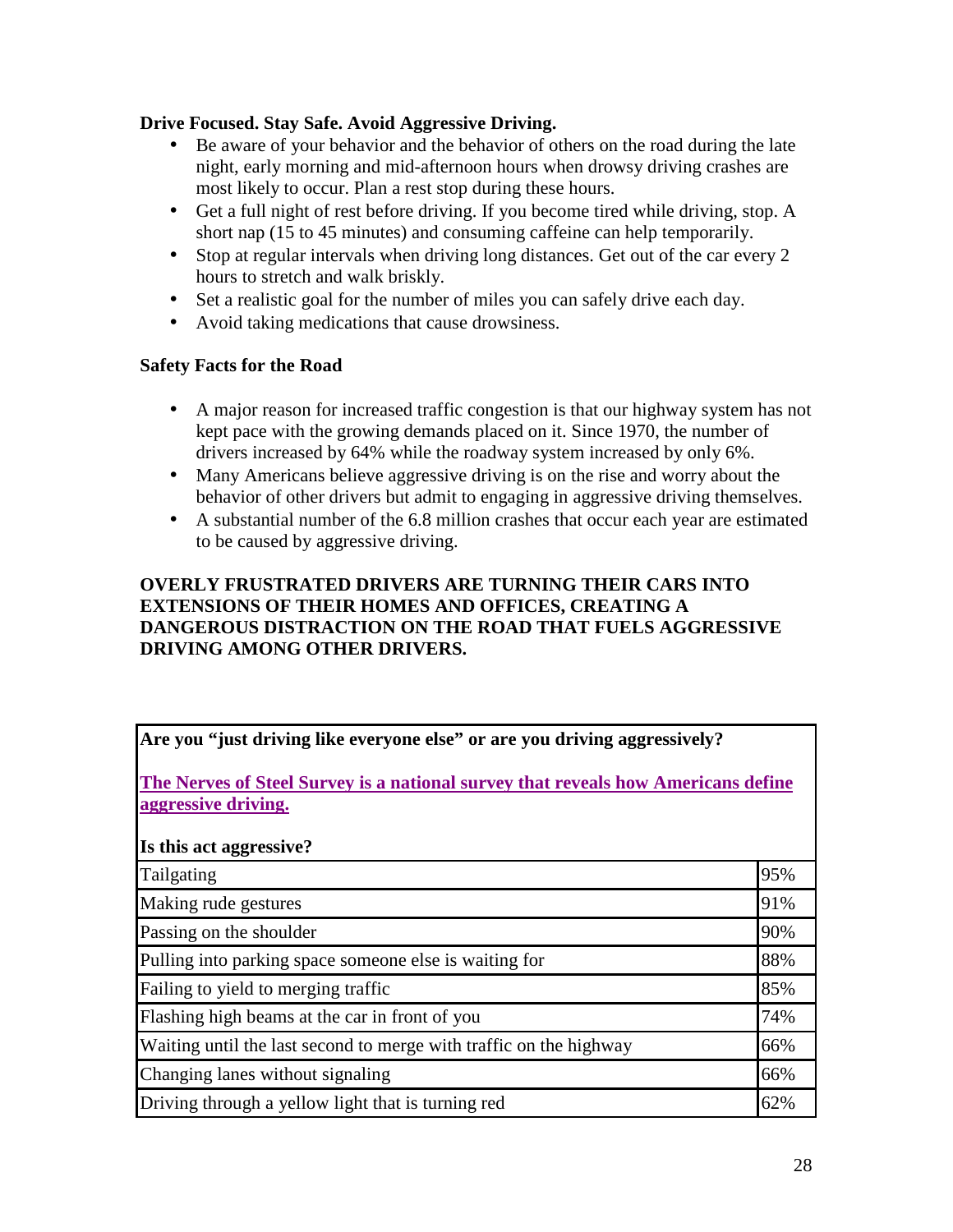| Honking the horn                             | 53% |
|----------------------------------------------|-----|
| Double parking                               | 53% |
| Driving 10 mph or more under the speed limit |     |
| The Steel Alliance, 2002.                    |     |

## **Reading Traffic Patterns and Spotting Potential Hazards**

## **Spotting potential hazards:**

- **1. Changing traffic signals**
- **2. Parked cars** 
	- o Watch for car door opening
	- o Wheels turned out
	- o Back up lights on
	- o Turn signal on
	- o Driver behind wheel

## **3. Pedestrians**

- o Jaywalkers
- o Children
- o elderly



## **Recognizing the Hazards**

- Scan the road ahead, behind and nest to your vehicle for potential hazards and dangers
- In a congested city: 1-2 blocks of traffic or 12-15 seconds ahead
- Next hill or curve in rural traffic (12-15- minutes ahead)
- Check your rear view mirror every 3-5 seconds

## **Acting Correctly in Time, You must be prepared by**:

- Knowing hazards in front of you
- Knowing what to do to avoid hazards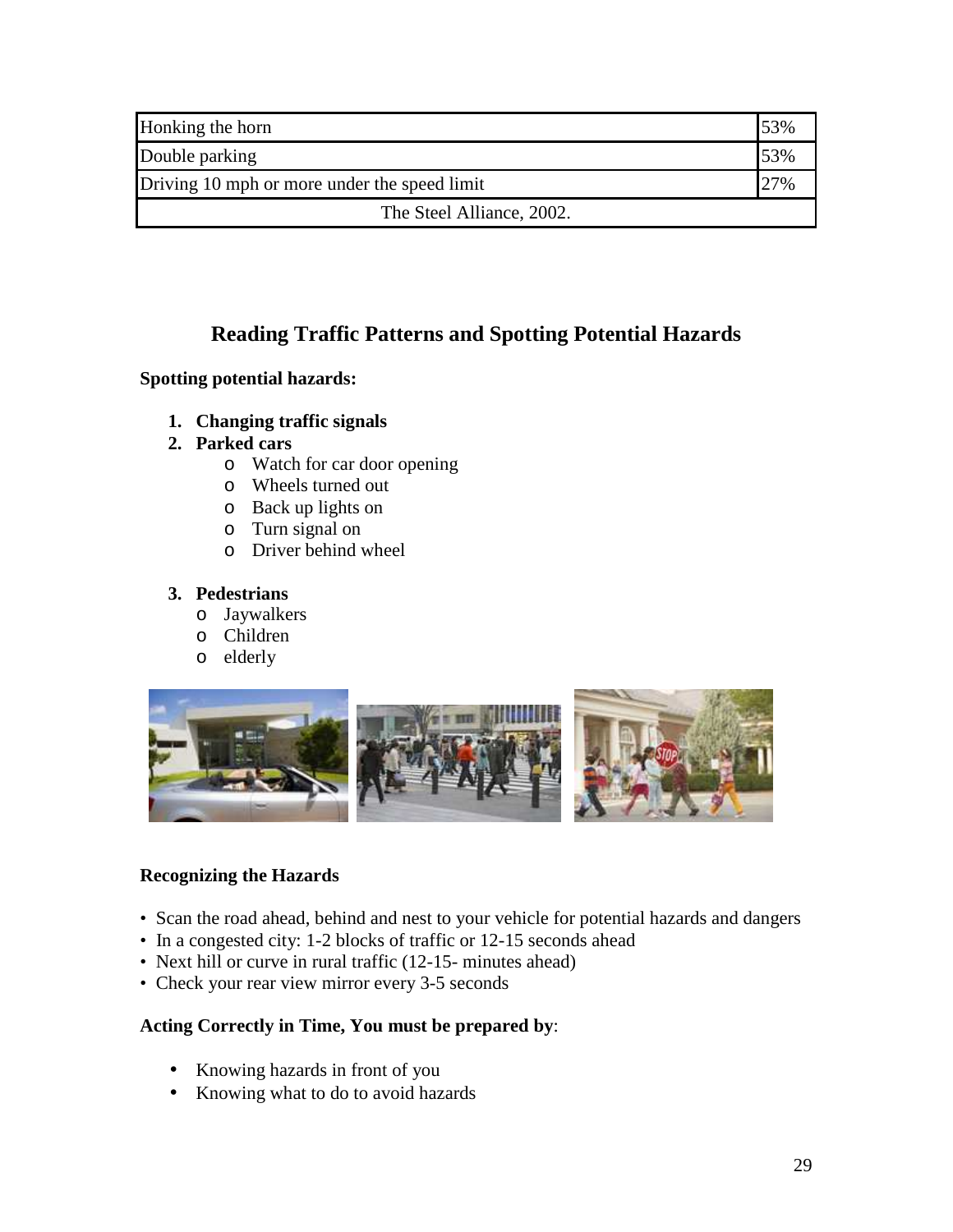• Acting quickly to avoid hazards

## **Accident Cause Triangle**

## **Acts of God**

- Accidents caused by natural disaster include but are not limited by the following, tree falls, lightning strikes, flood taking vehicles
- Avoid natural disasters by following weather reports obeying storm warnings and possible postponing trips

## **Unsafe Conditions**

- Brake failure, transmission failure, tire blow outs to name a few
- Avoid these by inspection your vehicle/s, completing pre-trip inspections, weekly inspections, completing regular maintenance and documenting your maintenance, odometer and dates

## **Unsafe Acts**

- Excessive speed, tailgating, driving under the influence, driving while reading, driving tired, not paying attention
- Avoid these by following safe driving guidelines, periodically review defensive driving or take a course

*At least 85% of traffic collisions are caused by unsafe acts. Experts predict the estimate is probably higher because most unsafe acts being caused by unsafe acts of people are not usually reported* 

## **Collision Prevention Formula**

## **R U A Formula**

- $R =$  Recognize the hazard
- $U =$ Understand the defense
- $A =$  Act correctly in time

## **R + U + A = Collision Prevention Formula**

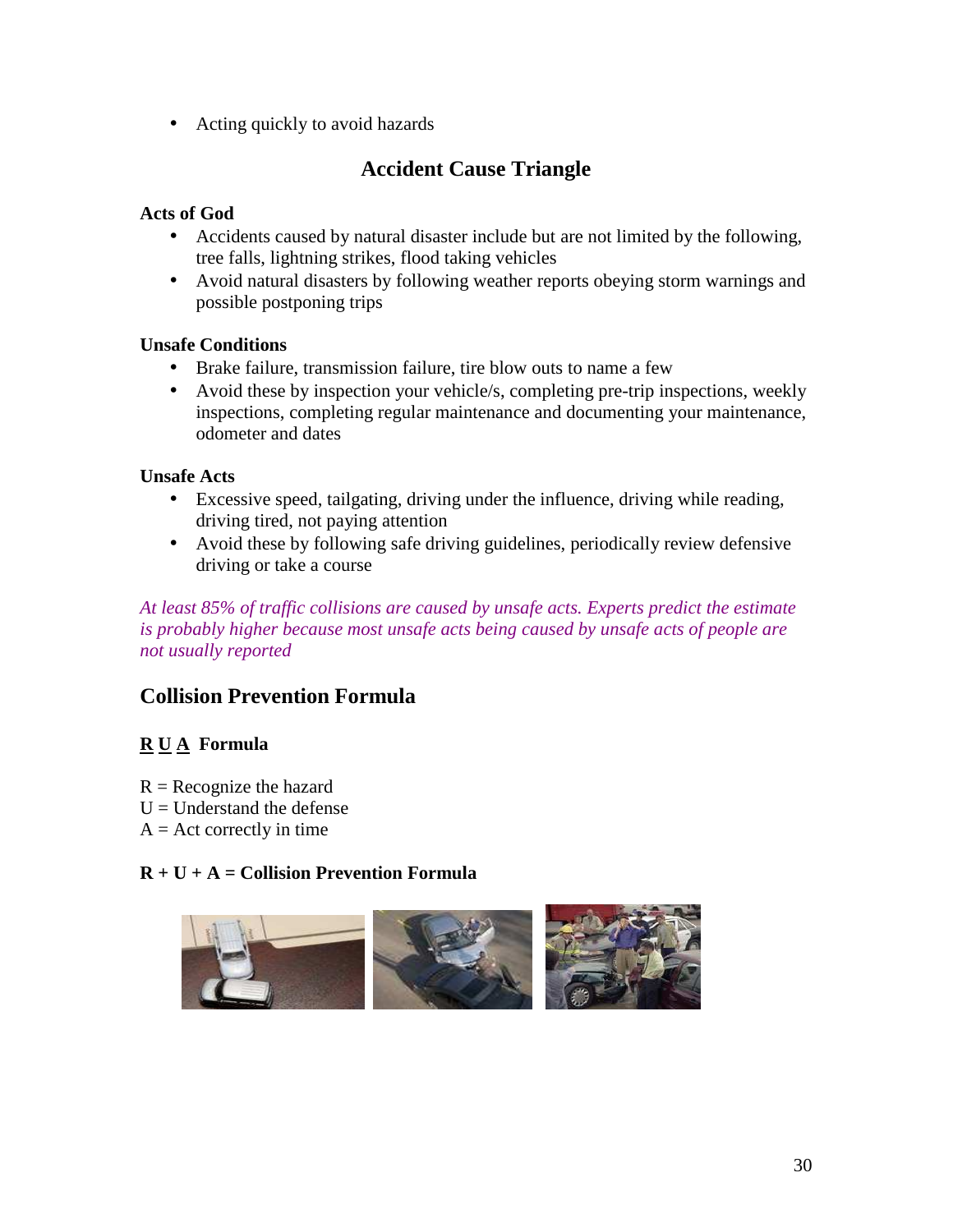## **From Road Trip America**

## **ALL THE RULES**

PAY **ATTENTION 1.** Pay Attention. "I never saw him!" is the most common excuse heard after a collision.







**4.** Don't Speed. Driving at a higher than reasonable speed increases your risk



**1. But It also as 5.** Don't Drive Impaired. Impairment means "making something" worse, less, weaker, or damaged." Applied to driving, impairment means there is a factor present that decreases your ability to operate your vehicle safely.



**6.** Wear Your Seat Belt. Without a doubt, seat belts are the most significant safety device ever invented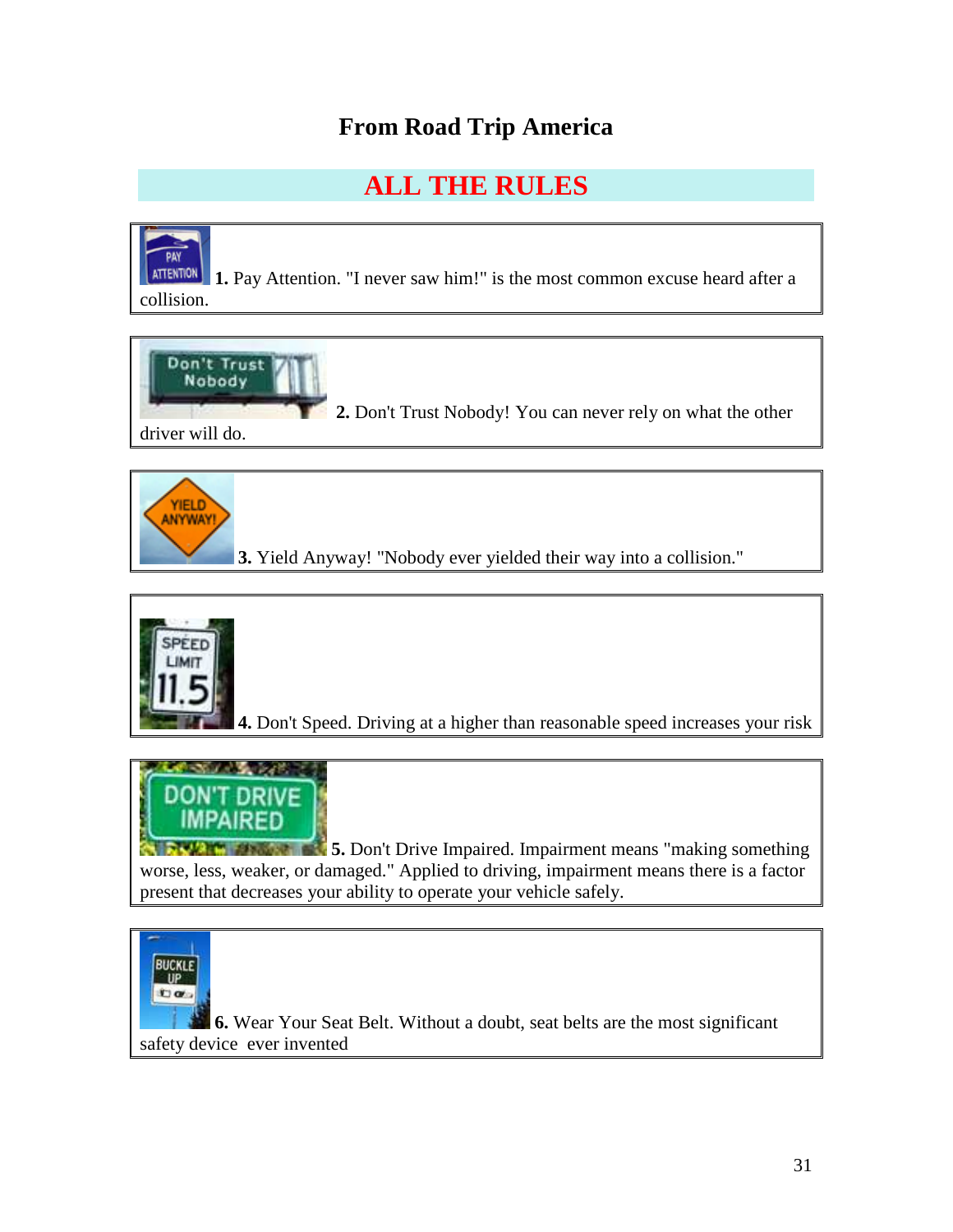

**7.** Buy and Use Other Safety Devices. In addition to seat belts, we also recommend size-appropriate child safety restraints, ABS brakes, and air bags.



**8.** Motorcyclist—Protect Thyself! Talk about helmets, wear protective gear.



**9.** Don't Run Red! Too many drivers run Yellow/Red lights. Don't be one of them.



**10.** Drive Precisely! Sloppy driving breeds mishaps!



**11.** Chill Out! Driving safely is all about attitude.



**12.** Look Down the Road! This means keep your eyes UP and

looking down the road.



13. Create Space & Use the Three-Seconds-Plus Rule. Guard your safety by actively creating space around your vehicle.



**14.** Drive to Communicate, You want to know the other driver sees you, and this rule will provide you with some ways to make sure they do.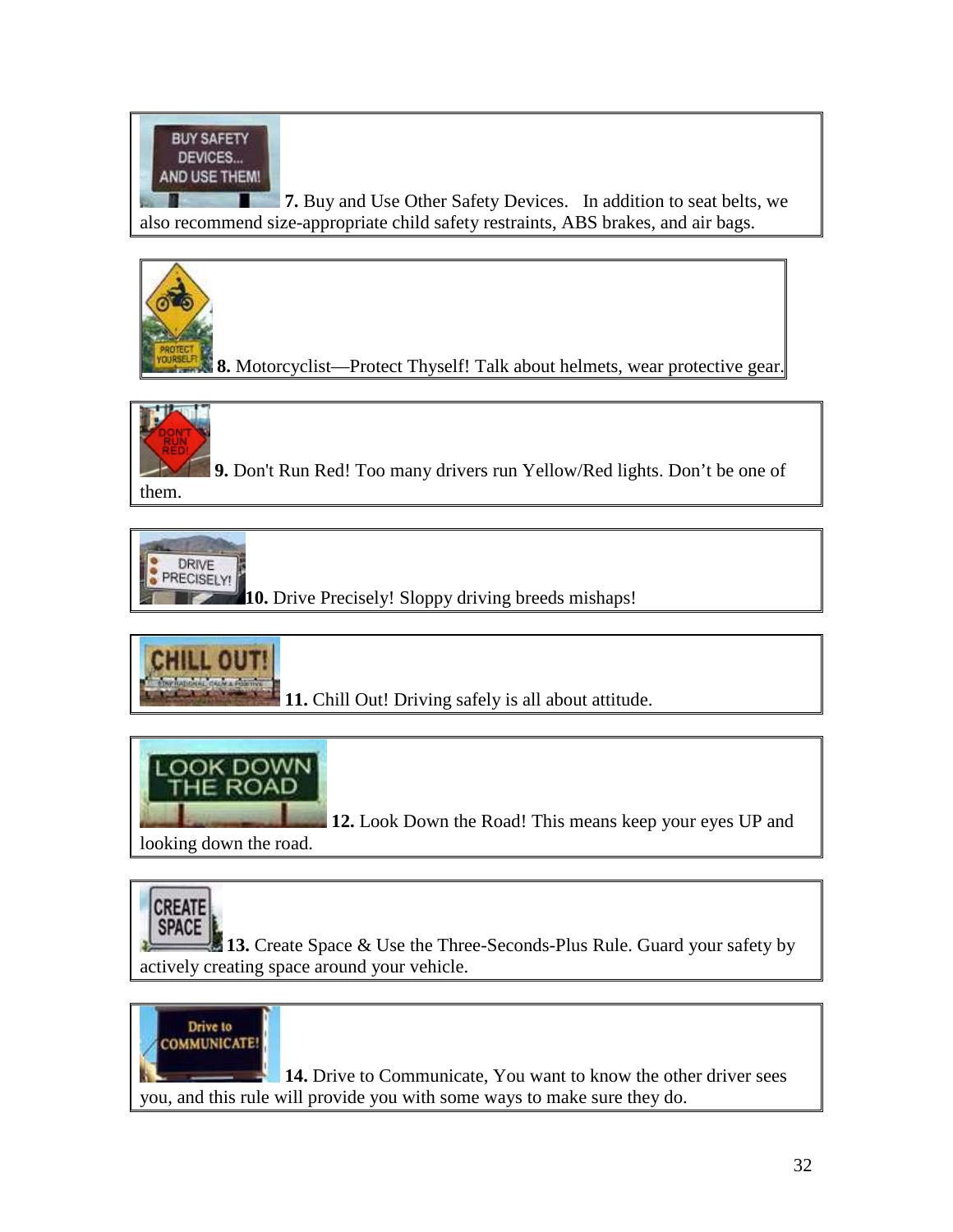

**15.** Drive Predictably. One of the best ways to create a safe environment for yourself and others while driving is to be predictable. Plainly stated, you don't want to surprise anyone.

#### SIGNAL YOUR

**INTENTIONS 16.** Always Signal Your Intentions, "pet peeves" about other drivers; a common reply is that other drivers don't signal turns and lane changes.



**Know Your Blind Spots, It should make you uncomfortable if you**<br>**17.** Know Your Blind Spots, It should make you uncomfortable if you are driving in other drivers' blind spots! Virtually all vehicles have blind areas—even motorcycles



**18.** Avoid Distractions! When we assume our driving "duties," one of the most important is that we be responsible for our actions and the results of those actions.



**19.** Avoid Backing Up! Many fender-benders occur when drivers

back up.



**20.** Beware of Intersections! Intersections are one of the most dangerous areas for any driver. One oft-quoted statistic is that over 80% of all city collisions involving injury or death occur within signal-light



 **21.** Be a Freeway Pro! The high speeds of controlled-access highways and the density of traffic on them require a special set of operating rules. Depending on your location, they may be called freeways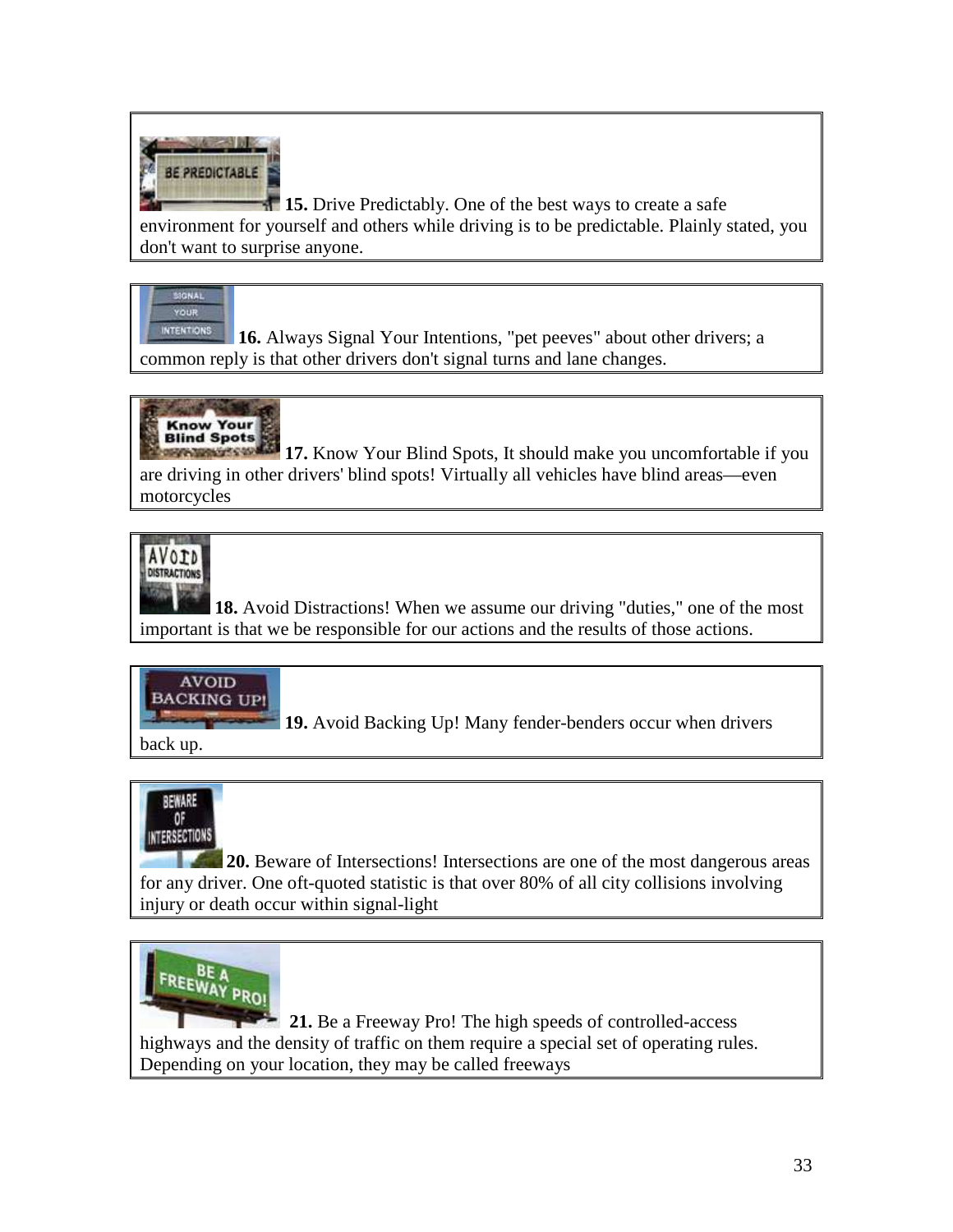

**22.** Know How to Stop! Red light and stop sign "runners" account for a good portion of the traffic collision fatalities every year. It's important to know how to stop. Driving is such a habit for us, and we are distracted by so many things, that it's easy to just "go through the motions," without really thinking about what we're doing

## **KNOW WHEN TO USE** *IOUR HEADLIGHTS*

**23.** Know When to Use Your Headlights! Headlights are for seeing and BEING seen! Be sure to recognize the circumstances where lights are necessary for safety. The sobering statistic is that while only 25% of the miles we drive are at night, about 50% of the fatalities occur in the darkness—25,000 people each year.



**24.** Slow Down in Rain or Snow! Wherever visibility is bad and the road surface is slippery, there's always someone flying through without slowing even one mile-per-hour, don't be that person.



**25.** Maintain Your Vehicle's Tires, One element of driving defensively is driving to save money. Taking good care of your vehicle can pay cash dividends, and you'll be much less likely to get stranded out on the road where you'd be vulnerable to a variety of calamities.



**26.** Take Care of Your Vehicle. If you are not mechanically inclined, there may not be much you can do to check the brakes. You can check your fluid reservoir (if you don't know where it is, have someone who does show you). Brake fluid levels don't usually change much so a sudden change in fluid level is a red flag. You should have your brakes checked regularly.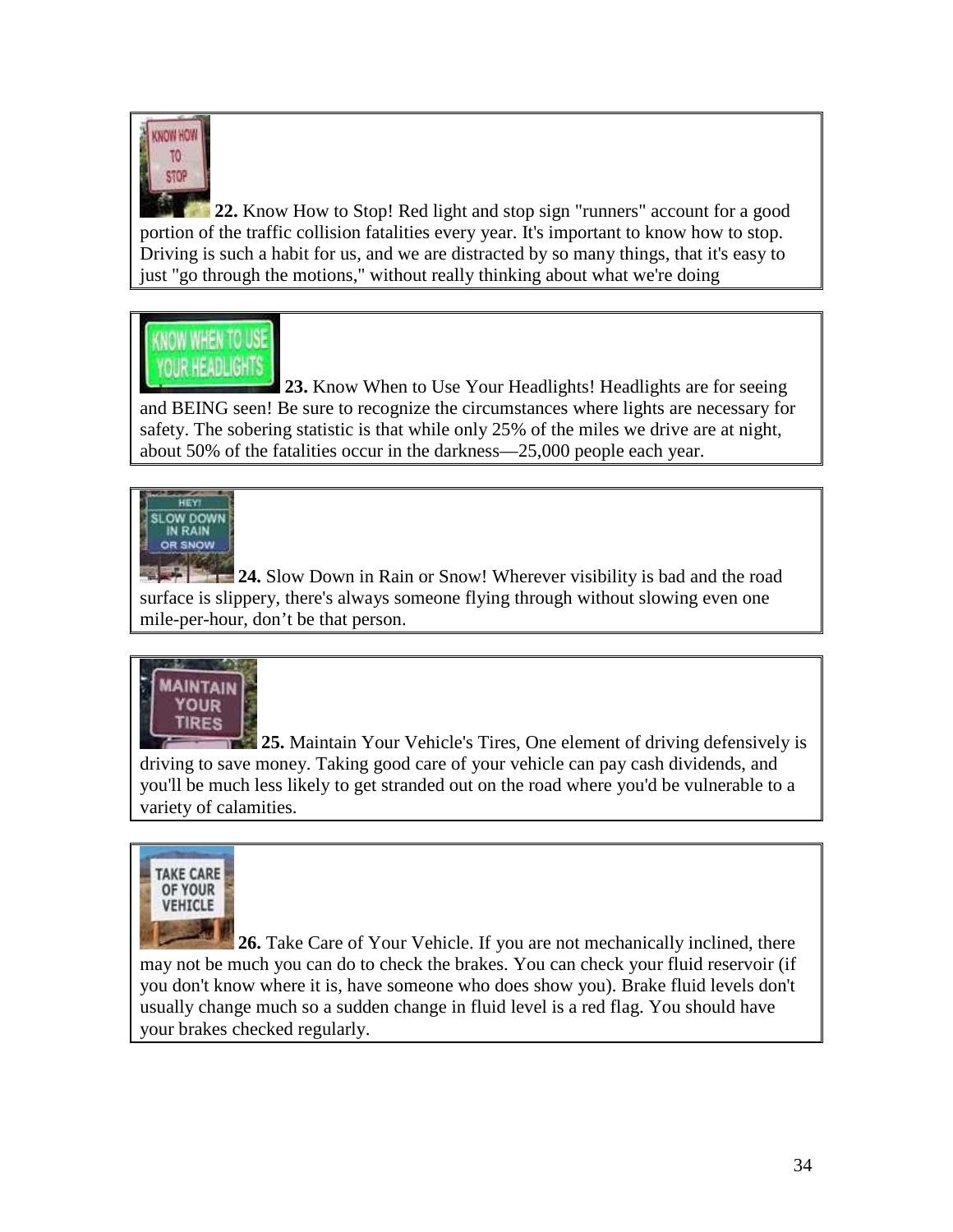## GET RID OF **TAILGATERS**

<sup>2</sup> 27. Get Rid of Tailgaters - Most driving instructors will tell you not to tailgate other vehicles for several reasons. Following too closely is a factor in about 40% of collisions and they are not always minor in terms of injuries and fatalities. Following too closely often restricts your vision.



**28.** Maintain an Even, Measured Pace. One of the most frequent factors behind collisions is the "jackrabbit" driver. He's the guy who's constantly changing speeds, changing lanes, tailgating, and otherwise not fitting into traffic.



**29.** Check for Hydroplaning. Hydroplaning is what happens when the tread on your tires cannot channel all the rain-water out from under your tires.



**30.** Know How To Recover from a Skid. What's the best way not to get into a skid? Avoid it in the first place! One of the best ways to avoid trouble on the road (not just skids) is to drive smoothly.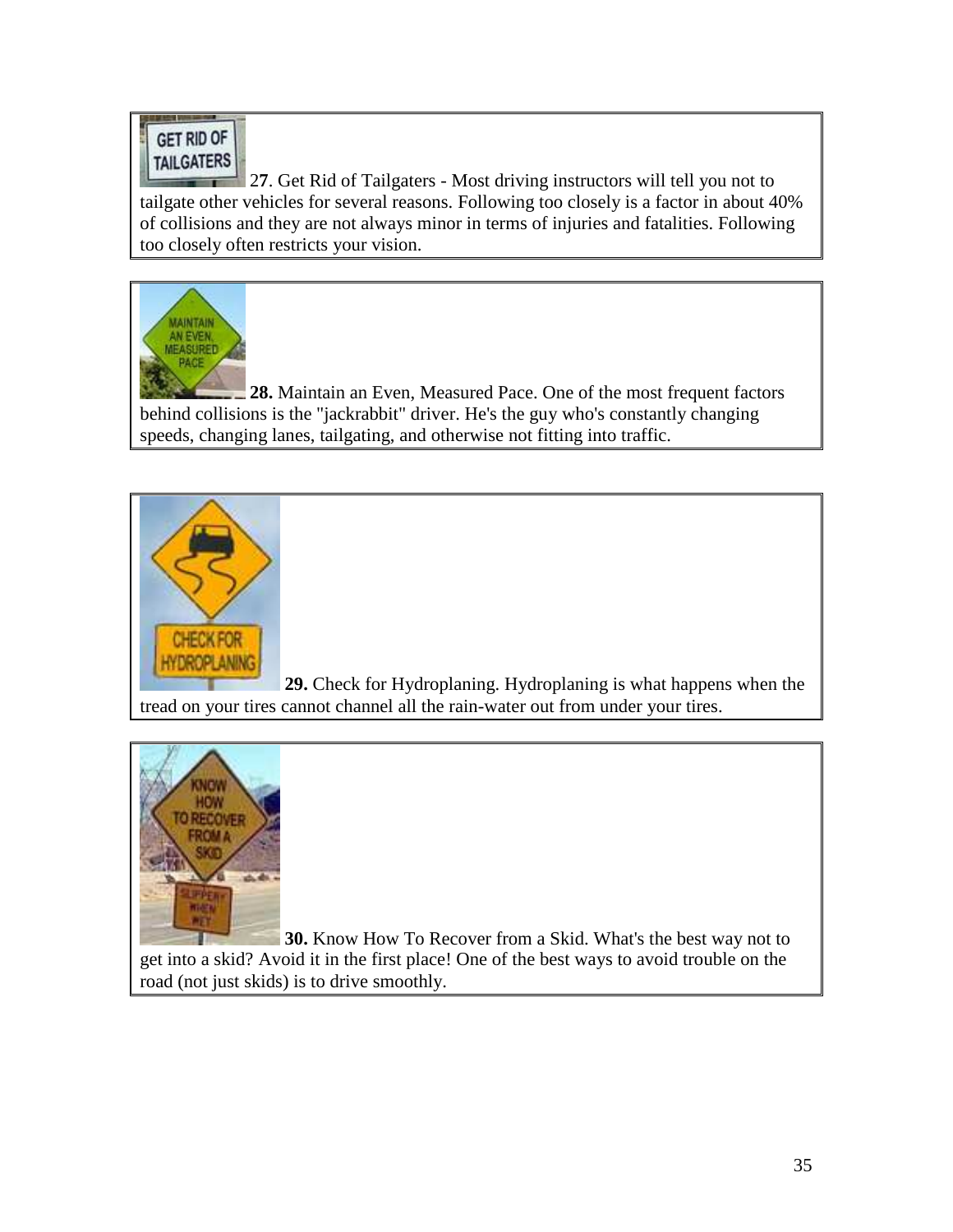

**31.** Avoid Head-On Collisions. A head-on collision is the worst crash most of us can think of. Thankfully, they are relatively rare. Still, you should be prepared for one.

**32.** Be a Safe Passer. Look for double lanes on two-lane highways, which indicate No Passing.

## **AVOID SINGLE-VEHICLE COLLISIONS**

**33.** Avoid the Single-Vehicle Collision. When many people think about what the most "dangerous" collision is, they don't always come up with the correct answer. The statistics show that the collision that kills more of us than any other is the single vehicle, off the road collision.

# **UGHT GLARE**

**34.** Deal with Light Glare, by averting your eyes slightly down and to the right. The right-side white stripe outlining the right edge of the usable roadway is called the "fog-line." One of its purposes is to provide drivers with a reference line to keep their vehicle aligned with the roadway in poor visibility situations -- and this is one such situation.



**35.** Never Play Chicken with a Train! I am amazed at how often cars race trains to a crossing, in order to just barely cross in front of it. As a train approaches you, an optical illusion is created that masks the speed of the train -- making it appear to be traveling slower than it really is.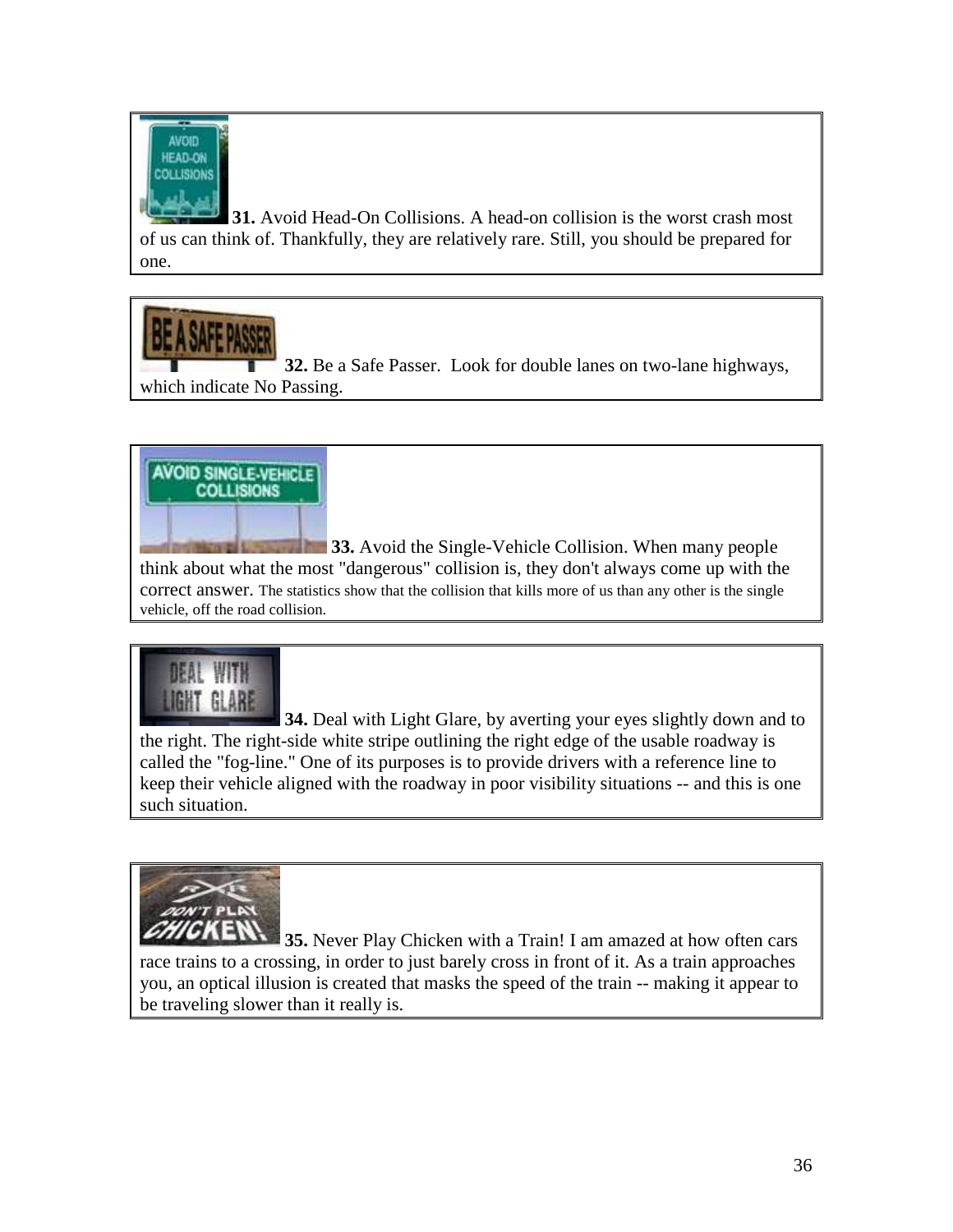

**36.** Beware of Stopped or Slow-Moving Vehicles. Be cautious when passing stopped or slow-moving vehicles. They often hide dangers that are not immediately apparent. The first thing to ask yourself is why? Why is the vehicle moving slowly, or why is it stopped?



**37.** Practice Animal Avoidance! Car/animal collisions are a problem across the United States.



**PASSING!** 38. Don't Prevent Others from Passing. Defensive driving encompasses many different ideas and practices, one of which is understanding the effects your driving may have on others, and the results this can have on your safety and theirs.



**39.** Drive Your Van Safely. Vans are involved in collisions at a higher rate than passenger sedans. You should think about the reasons why, especially if you drive a van infrequently and are less experienced in their characteristics. The most common van mishaps stem from backing up.



**40.** Practice Smart Bicycling . Protect your number one asset! I'd wear a helmet if I rode a bike. Even minor bumps can cause spills resulting in head impacts and other injuries.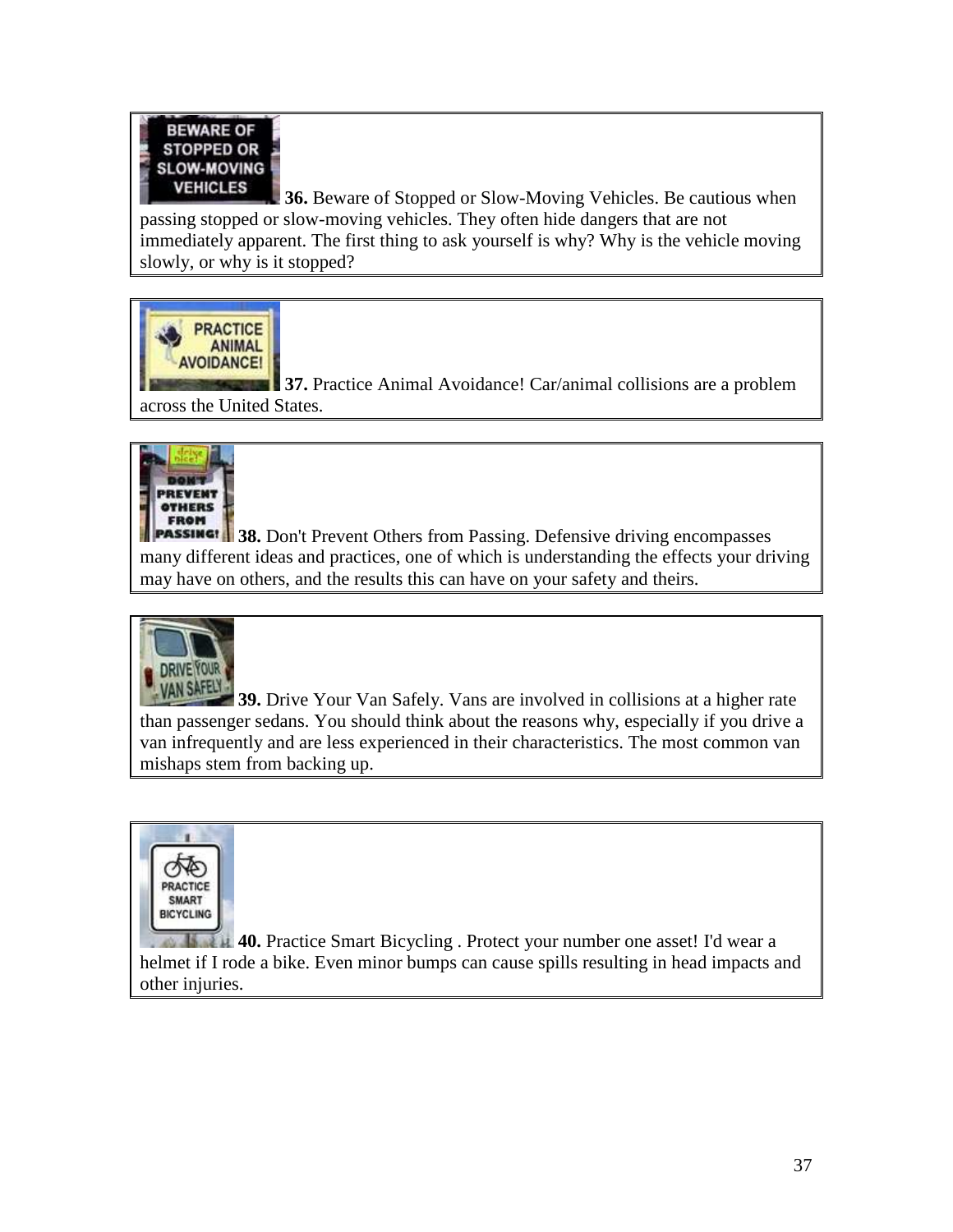

**41.** Share the road with Bicyclists. One of the problems bicyclists face is motorists who think they don't belong on the road. As drivers, we must share roadways safely with all users, and bicyclists have every right to be out there.



**42.** Exercise Prudent Courtesy. Most drivers agree that courtesy is lacking on our roadways -- whether between operators of cars, cars and pedestrians or bicycles, between motorcycles and cars, or trucks and cars.



**43.** Recognize the Futility of Rushing. It's not a good idea to try to make up time on the road when you are late. We once called this behavior "pressure driving." Pressure driving is characterized by speeding, sudden and multiple lane changes, cutting other drivers off, tailgating, or going on private property or off the road to get around obstacles or slower drivers.

## **KNOW YOUR OWN** PHYSICAL LIMITATIONS

**44.** Make Allowances for Your Physical Limitations. What does the term "impaired driving" mean to you? If you're like many, drinking and driving comes to mind quickest. But impairment is a term that characterizes any similar any similar insufficiency.



**45.** Start Rested -- Keep Fresh! Collision statistics show fatigue is a major collision factor.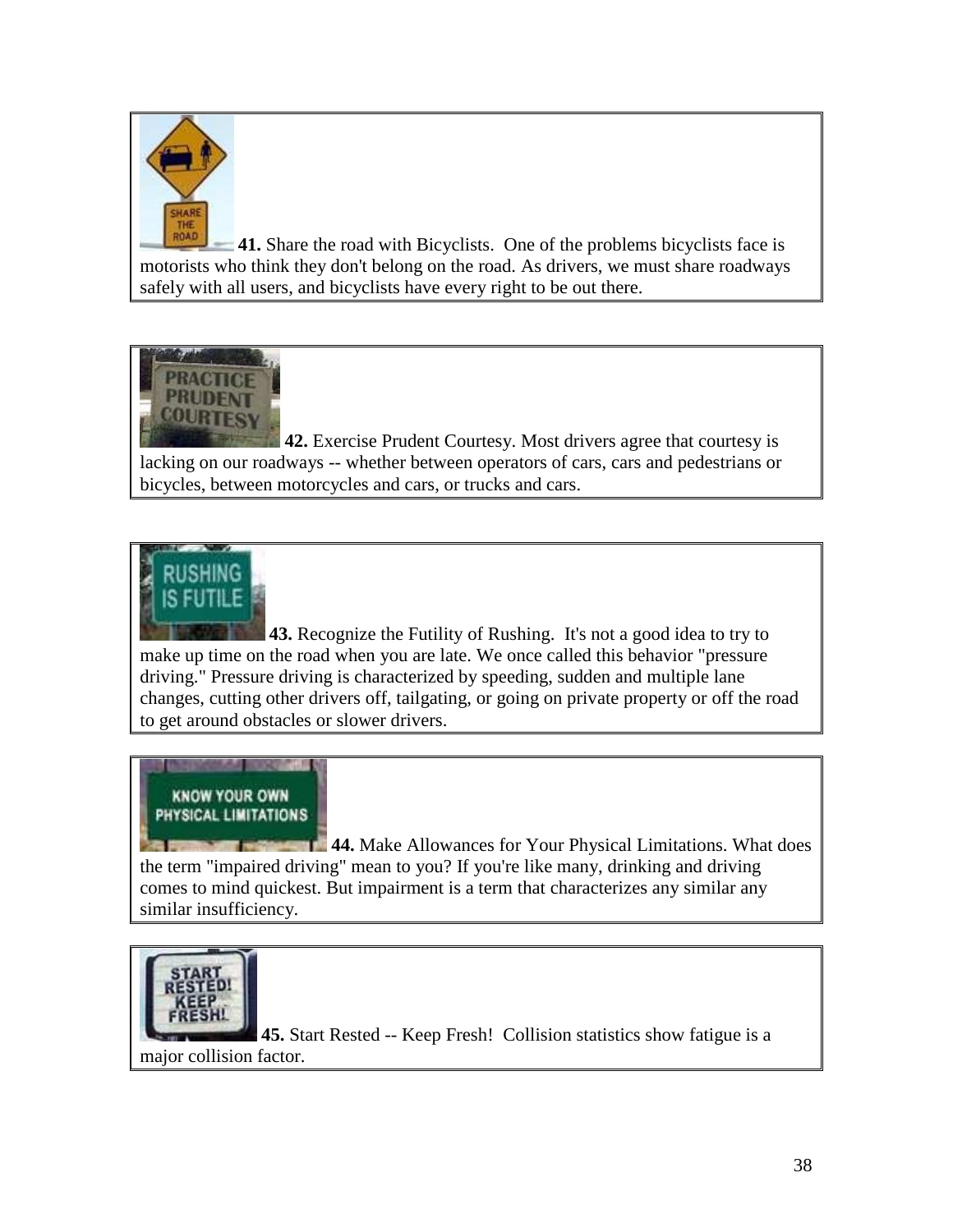

**46.** Share the Road With Trucks. Drivers must deal safely with all obstacles and situations we encounter. We take responsibility for a safe outcome - because that's sometimes the only way we can avoid a collision.



**47.** Make Space for Parked Vehicles on a Roadway. Imagine yourself happily motoring down an Interstate highway when you have a sudden blow-out or other emergency situation. You roll (or coast) to the side, but you have limited ability to get too far off the roadway (because of obstacles or a curb), and you have to stop fairly close to the road.



**48.** Give Way on Mountain Roads. Most of us know the rules about driving to the right on multilane highways under normal conditions, and moving left only to pass. This isn't just courtesy, or standard operating procedure, but it's often a legal requirement as well.



**49.** Make Safe and Sane Left Turns. Left turns at controlled intersections are one of the most dangerous driving maneuvers. They don't have to be, the dangers can be controlled. The most important thing is to be knowledgeable -- and then MINDFUL -- of what they are.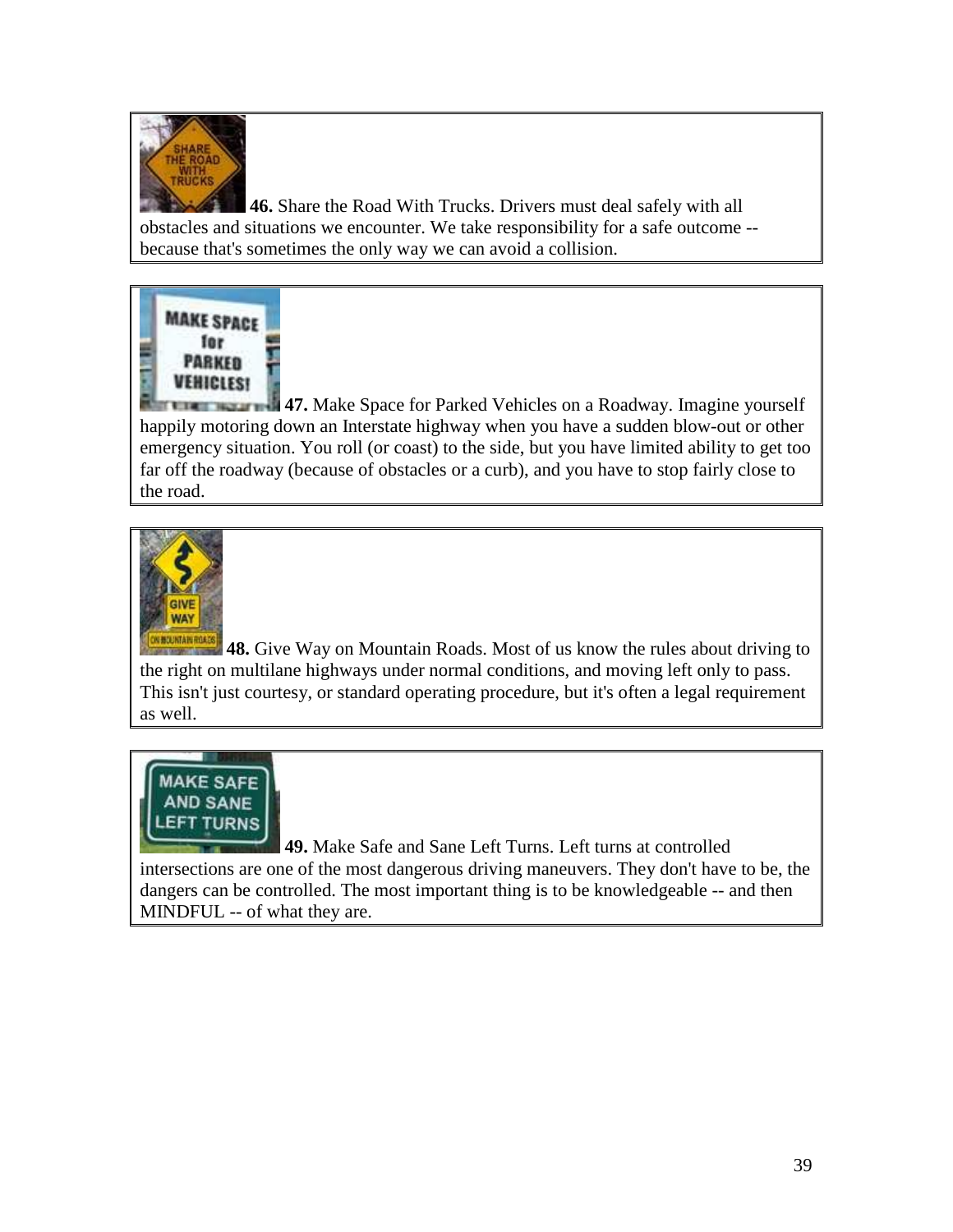

**50.** Connect Your Mind To Your Eyes! What color is a "yield" sign? Think about that for a few moments and we'll come back to it. Human beings are prone to operating on "autopilot." Especially on familiar roads our minds wander away from our immediate task to other things. It is virtually impossible to keep this from occurring, but it is important to recognize it and bring our attention back to what we're doing as often as possible



**51.** Make Defensive Stops! You can minimize the danger of collision at intersections by learning to stop defensively. First, make sure your deceleration to the stop doesn't surprise the guy behind you.



**52.** Slow Down Approaching Intersections! Did you know that the AVERAGE speed of a vehicle passing through a controlled intersection is about 52 mph? How many times have you approached and entered an intersection without having any idea if someone is about to run the red light?



**53.** Beware of Traffic Holes! Some of my defensive driving rules focus on preventing trouble in specific danger spots. Especially when they're in tight, congested areas where it is difficult to maneuver, drivers sometimes get impatient. In situations like trying to get into traffic from a parking lot or making a left turn across heavy traffic, drivers often take advantage of any opening to "get moving."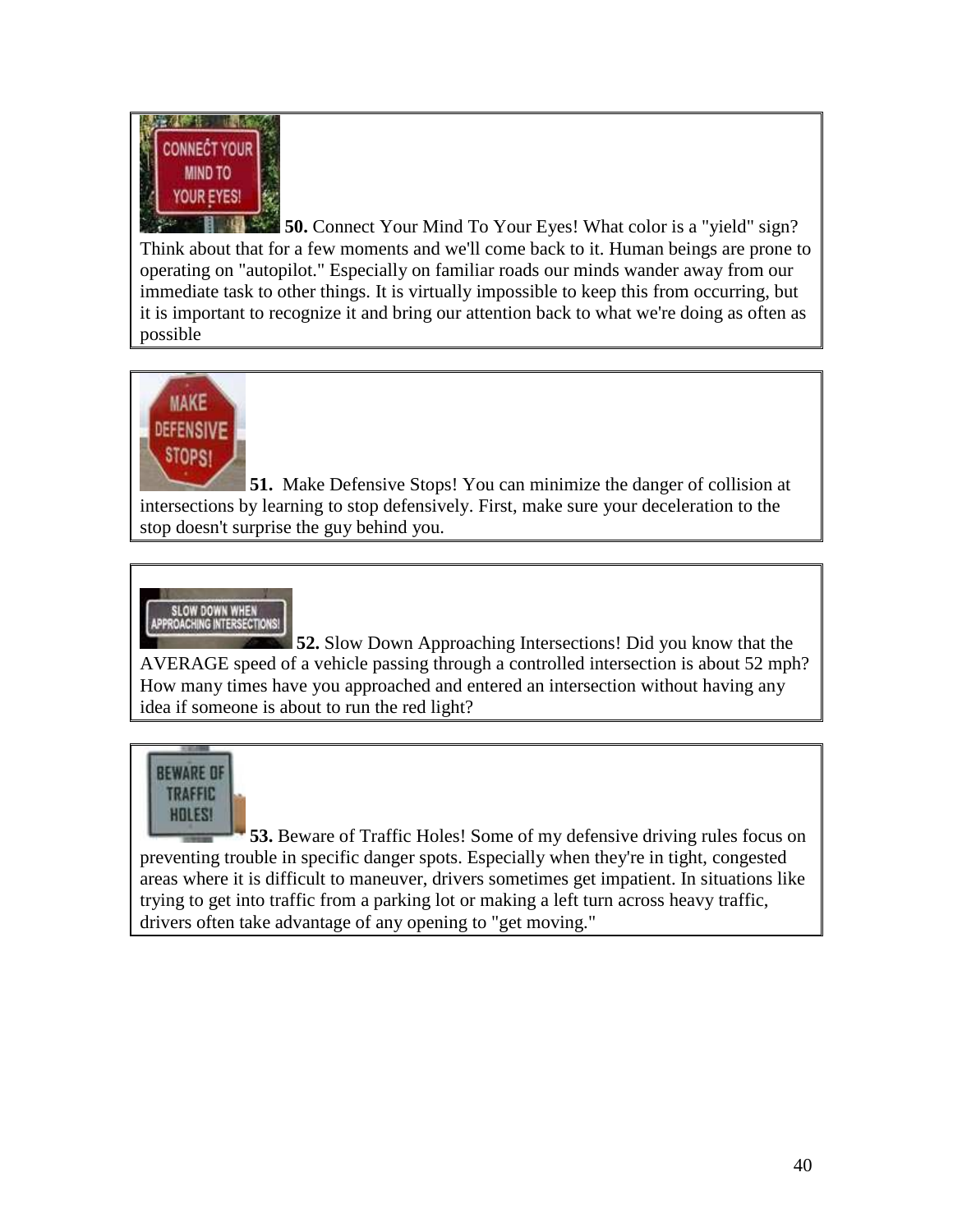

**54.** Turn Right, LOOK Right! In the United States, a driver's natural tendency when making a right turn is to look left, since left is the direction the traffic is coming from (we hope). For this reason, right-turning motorists are one of the biggest dangers to bicyclists! Many bicyclists ride on the wrong side of the street -- if you are riding a bike, you are supposed to ride WITH the flow of traffic.



**55.** Avoid Changing Lanes in Intersections - One of the misconceptions that many folks have about traffic law is that it is illegal to change lanes in an intersection. This is not true in all states.



**56.** Don't Abuse the Two-Way Left Turn Lane. Some folks call the center two-way turn lane the "suicide" lane! That's a little extreme -- traffic engineers will tell you these lanes are actually pretty safe. But every day, you see people using them in ways that were never intended.



**57.** Avoid "Reverse Traffic" Lanes. Some cities designate the center lane of some major streets as "Reverse Traffic Lanes." These are used during rush hours to help move traffic that is predominantly headed in one direction.



**58.** Move Right When Approaching Intersections. This rule is about visibility in heavier traffic situations, and collision prevention. You cannot assume the other guy is paying attention -- sometimes he's not -- and you cannot assume you will be readily visible.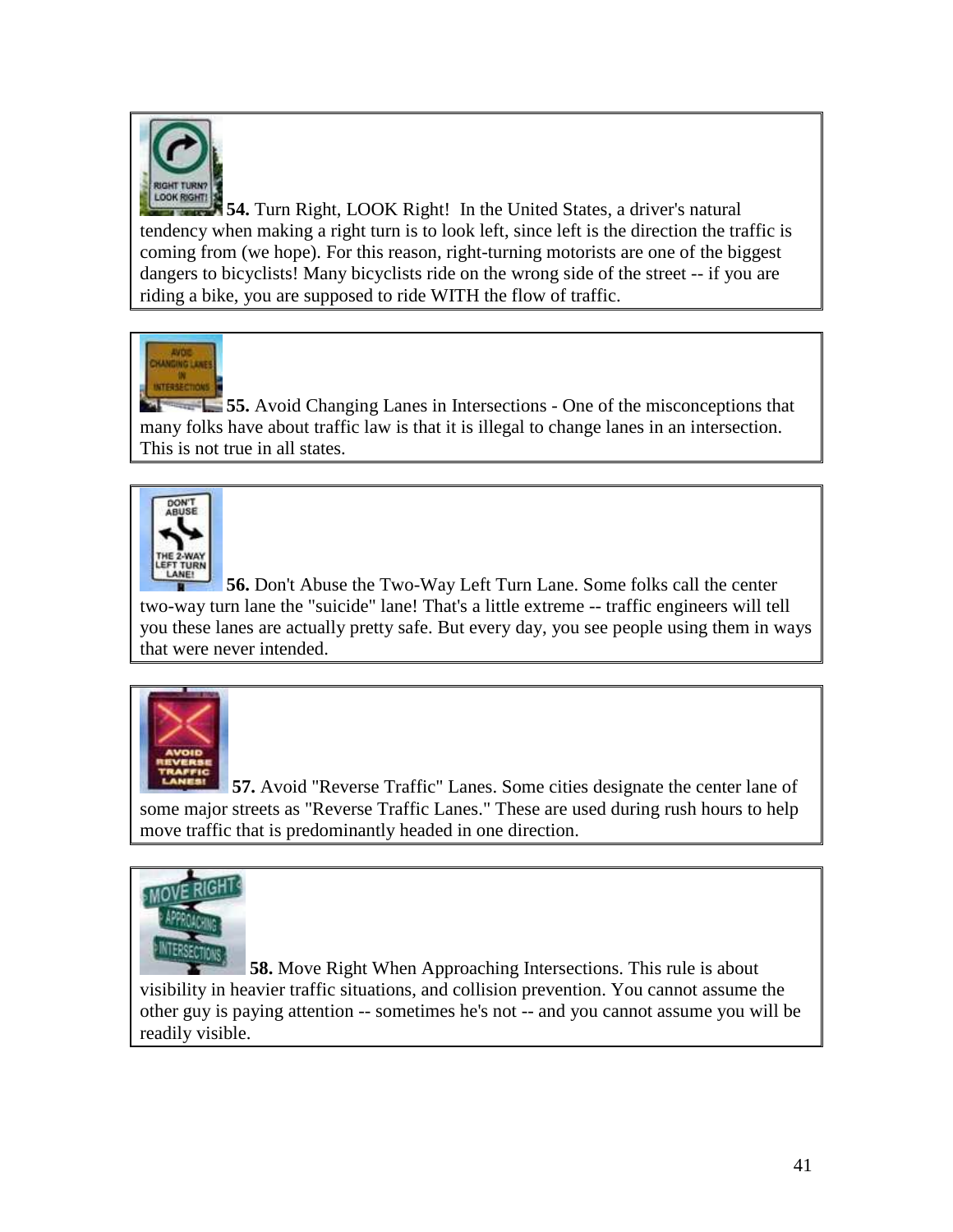

**59.** Beware of Stopped Vehicles at Crosswalks, This is a simple rule, but it is one that many drivers don't think about. When you are driving down a city street, and you see a pedestrian crossing the roadway ahead of you, you know you must yield to them; but what about the pedestrians that you cannot see?



**60.** Use the Center Lane for Safety. If you have a choice whether to use a controlled access roadway (or freeway, expressway, etc), or a city boulevard, you should choose the controlled access road, because your potential for a collision is less. A freeway has no intersections, and, with few exceptions, traffic is typically moving at similar speeds.



**61.** Never Stop on a Freeway! This one seems like such a nobrainer, but you see vehicles stopped on controlled access highways all the time. You may have no other choice if you have an emergency, but otherwise, take an off-ramp and find a parking lot to get out of traffic and off the road.



**62.** Don't Cross a Freeway Median! The "technical" term for an Interstate, a freeway, or an expressway is "controlled-access highway." The elements behind the safety and speed of travel on these highways are common direction, common speed, and no intersections to choke traffic or create conflicts. Simply stated, everyone should be headed in the same direction at close to the same speeds.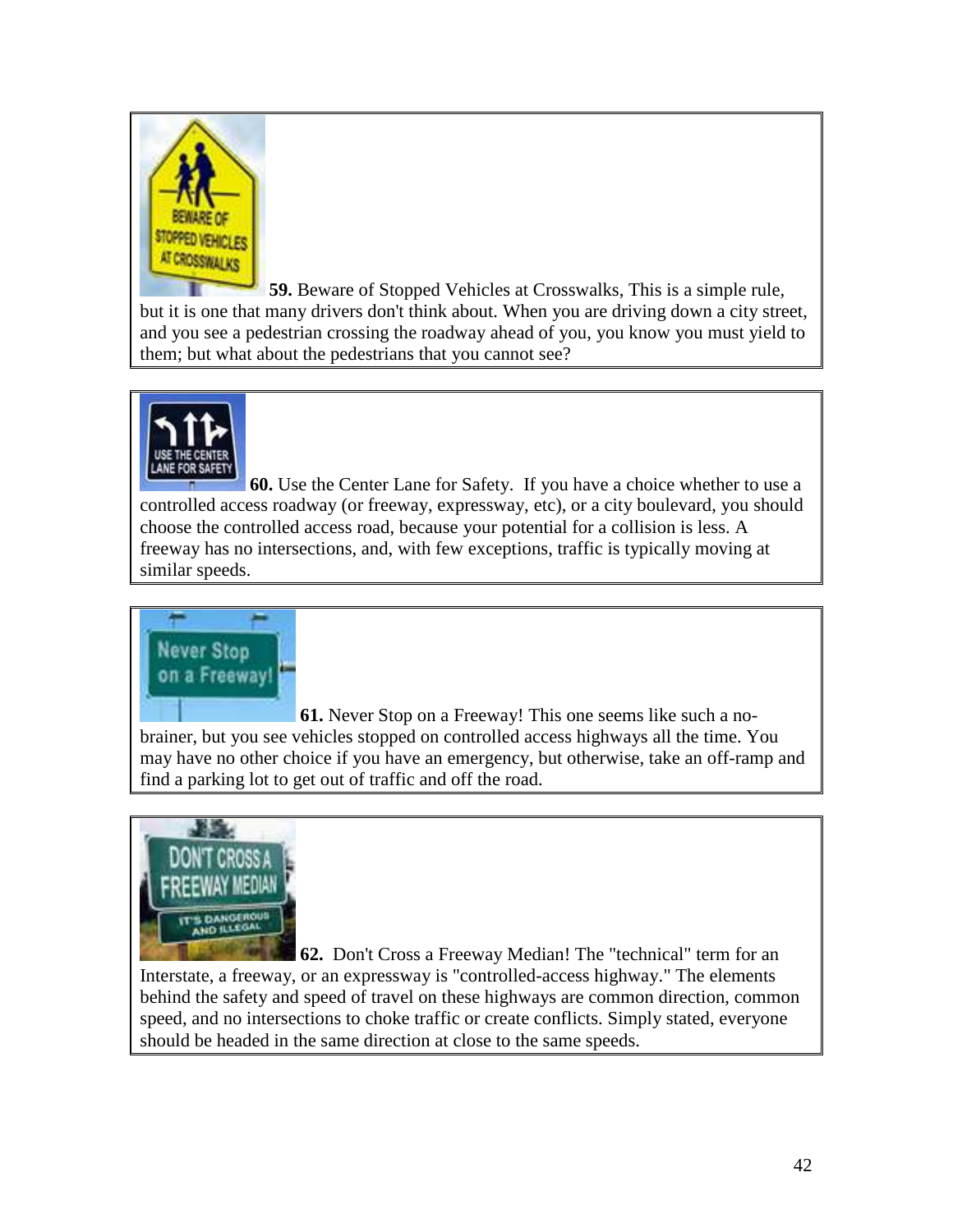

**63.** Seat Belts and Air Bags Go Together! The term auto manufacturers use for air bags is "Supplemental Restraint Systems -- or "SRS." Seat belts and air bags are designed to work together to prevent serious injuries.



**64.** Avoid Head Injuries! What's the one part of the human body that doesn't heal quickly (or at all) if injured? Forty to fifty percent of brain injuries occur in vehicular mishaps and even in cases of minor injuries, the long term effects can be permanent and life-altering.



**65.** Don't Ride in Pick-Up Truck Beds! The bed of a pick-up truck is for CARGO, not people. If you care about your passengers (or your pets), do not allow them to ride in the back of your truck.



**66.** Secure Loose Objects! Many injuries are caused by loose objects that "fly" in a collision. When your vehicle suffers a sudden deceleration (as in a collision), the only things that stop with it, at least immediately, are the ones that are secured somehow.



**67.** Keep Children Safe in the Center! This may come as a surprise if you're not a parent, but kids aren't born with perfectly formed and completed bodies! Their skeletal structure, for one thing, isn't fully grown and "put together" at birth. Their bones aren't as supportive and rigid as yours.